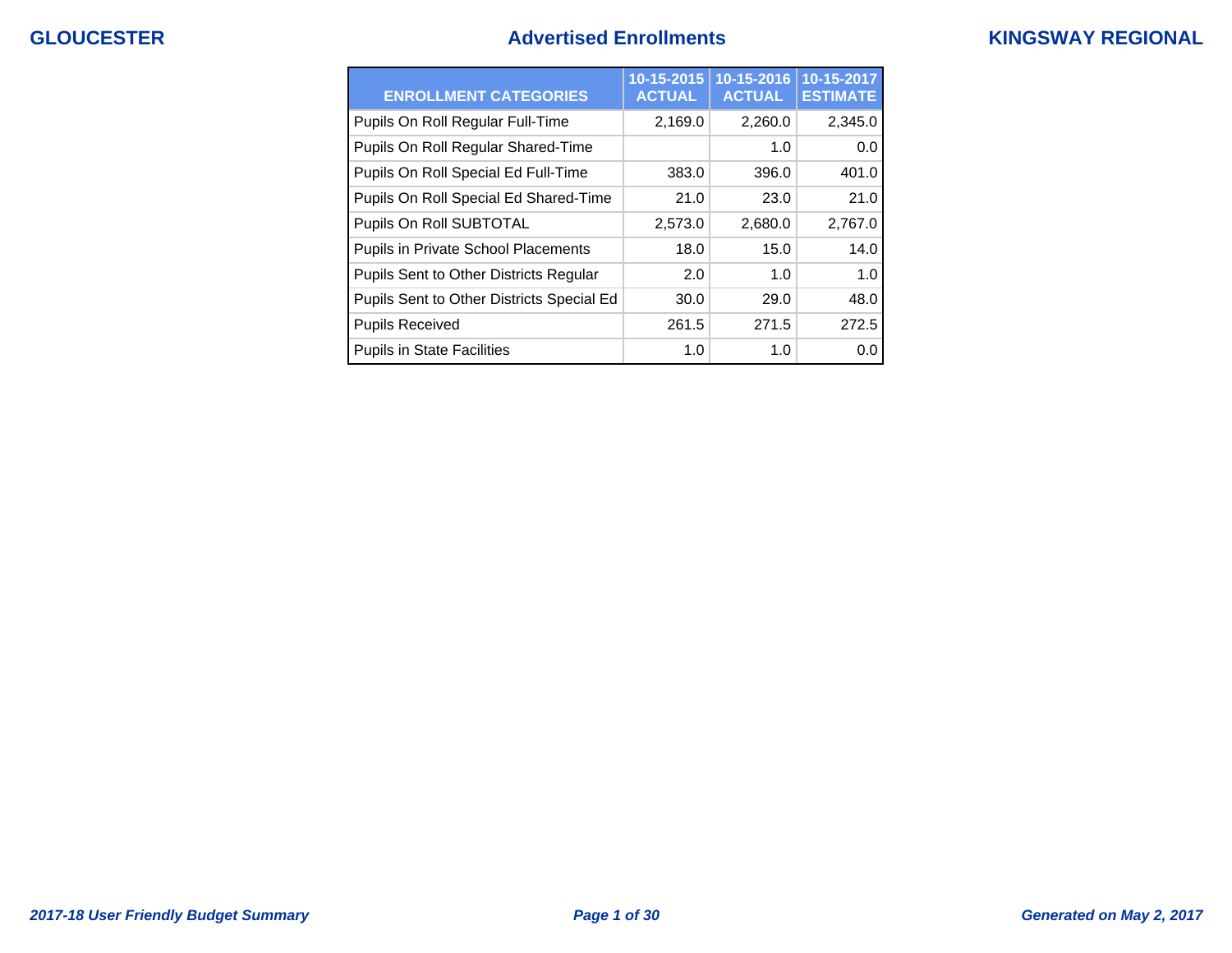## **GLOUCESTER Advertised Revenues KINGSWAY REGIONAL**

| <b>Budget Category</b>                          | <b>Account</b> | 2015-16<br><b>Actual</b> | 2016-17<br><b>Revised</b> | 2017-18<br><b>Anticipated</b> |
|-------------------------------------------------|----------------|--------------------------|---------------------------|-------------------------------|
| <b>Operating Budget:</b>                        |                |                          |                           |                               |
| Revenues from Local Sources:                    |                |                          |                           |                               |
| Local Tax Levy                                  | 10-1210        | 19,605,356               | 20,226,031                | 20,630,552                    |
| <b>Total Tuition</b>                            | 10-1300        | 2,931,041                | 2,618,876                 | 2,664,536                     |
| <b>Transportation Fees From Other LEAs</b>      | 10-1420-1440   | 2,916                    | 0                         | 0                             |
| <b>Rents And Royalties</b>                      | 10-1910        | 77,706                   | 50,000                    | 50,000                        |
| <b>Unrestricted Miscellaneous Revenues</b>      | $10-1XXX$      | 230,884                  | 185,000                   | 272,509                       |
| Interest Earned On Capital Reserve Funds        | 10-1XXX        | 0                        | 100                       | 100                           |
| Subtotal - Revenues From Local Sources          |                | 22,847,903               | 23,080,007                | 23,617,697                    |
|                                                 |                |                          |                           |                               |
| <b>Revenues from State Sources:</b>             |                |                          |                           |                               |
| <b>Categorical Transportation Aid</b>           | 10-3121        | 255,495                  | 293,272                   | 293,272                       |
| <b>Extraordinary Aid</b>                        | 10-3131        | 160,867                  | 100,000                   | 100,000                       |
| <b>Categorical Special Education Aid</b>        | 10-3132        | 1,121,086                | 1,152,423                 | 1,152,423                     |
| <b>Equalization Aid</b>                         | 10-3176        | 6,107,281                | 6,135,572                 | 6,135,572                     |
| <b>Categorical Security Aid</b>                 | 10-3177        | 158,030                  | 160,339                   | 160,339                       |
| Supplemental Enrollment Growth Aid              | 10-3179        | 0                        | 921,670                   | 921,670                       |
| <b>Under Adequacy Aid</b>                       | 10-3180        | 0                        | 133,057                   | 133,057                       |
| Parcc Readiness Aid                             | 10-3181        | 0                        | 22,880                    | 22,880                        |
| Per Pupil Growth Aid                            | 10-3182        | 0                        | 22,880                    | 22,880                        |
| Professional Learning Community Aid             | 10-3183        | $\Omega$                 | 24,530                    | 24,530                        |
| <b>Host District Support Aid</b>                | 10-3184        | 0                        | 277                       | 277                           |
| <b>Other State Aids</b>                         | 10-3XXX        | 1,137,559                | 0                         | O                             |
| Subtotal - Revenues From State Sources          |                | 8,940,318                | 8,966,900                 | 8,966,900                     |
| Revenues from Federal Sources:                  |                |                          |                           |                               |
| <b>Medicaid Reimbursement</b>                   | 10-4200        | 10,182                   | 37,329                    | 42,749                        |
| Subtotal - Revenues From Federal Sources        |                | 10,182                   | 37,329                    | 42,749                        |
|                                                 |                |                          |                           |                               |
| <b>Budgeted Fund Balance - Operating Budget</b> | 10-303         | 0                        | 1,668,323                 | 1,328,350                     |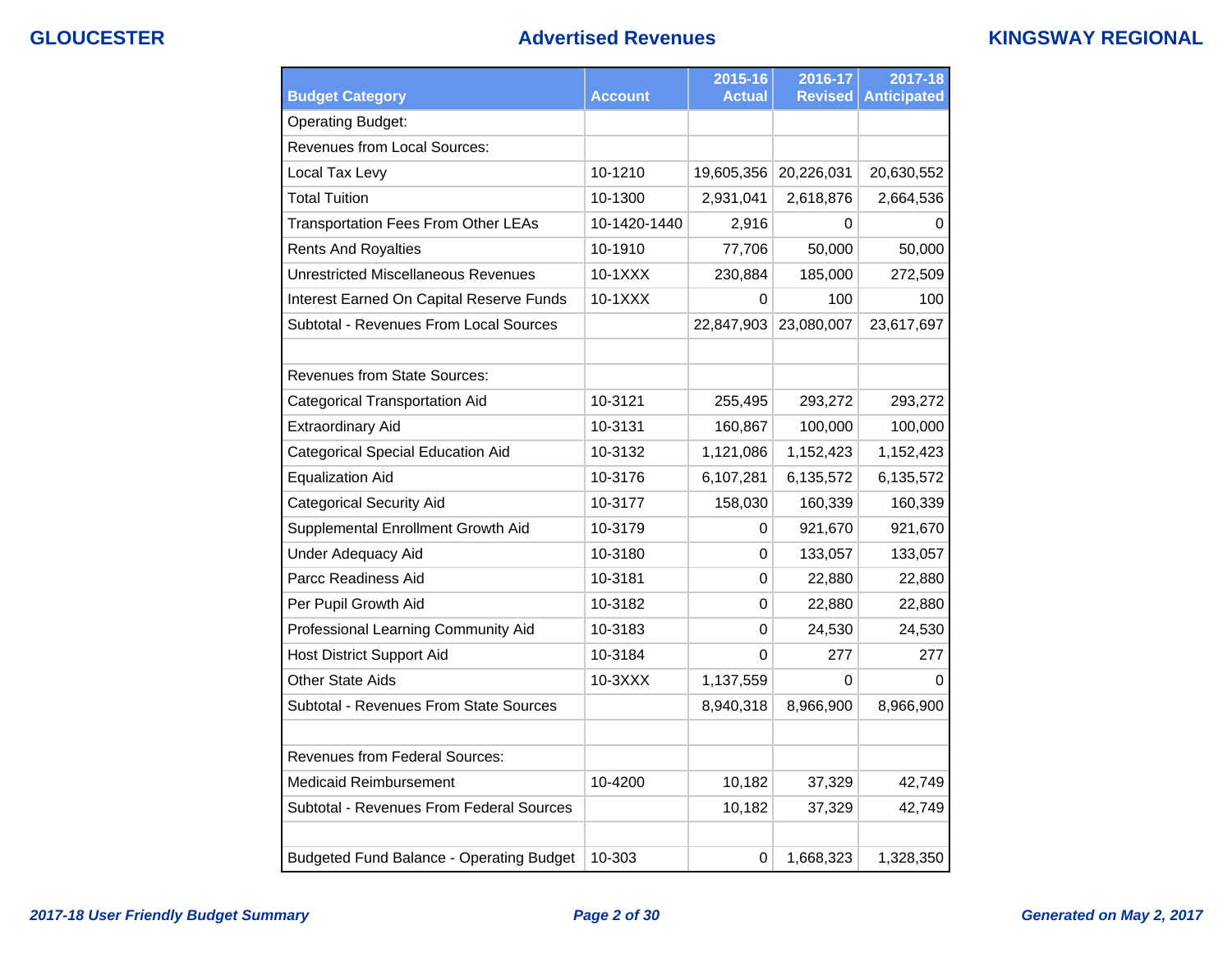## **GLOUCESTER Advertised Revenues KINGSWAY REGIONAL**

| <b>Budget Category</b>                     | Account      | 2015-16<br><b>Actual</b> | 2016-17<br><b>Revised</b> | 2017-18<br><b>Anticipated</b> |
|--------------------------------------------|--------------|--------------------------|---------------------------|-------------------------------|
| <b>Transfers From Other Funds</b>          | 10-5200      | 178,382                  | 0                         | 37,689                        |
| Adjustment For Prior Year Encumbrances     |              | $\Omega$                 | 69,794                    | 0                             |
| Actual Revenues (Over)/Under Expenditures  |              | 677,549                  | 0                         | 0                             |
| <b>Total Operating Budget</b>              |              | 32,654,334               | 33,822,353                | 33,993,385                    |
|                                            |              |                          |                           |                               |
| Grants and Entitlements:                   |              |                          |                           |                               |
| <b>Other Revenue From Local Sources</b>    | 20-1XXX      | 37,659                   | 50,887                    | 0                             |
| <b>Total Revenues From Local Sources</b>   | 20-1XXX      | 37,659                   | 50,887                    | $\Omega$                      |
|                                            |              |                          |                           |                               |
| <b>Revenues from Federal Sources:</b>      |              |                          |                           |                               |
| Title I                                    | 20-4411-4416 | 101,415                  | 132,297                   | 97,507                        |
| Title II                                   | 20-4451-4455 | 15,499                   | 29,487                    | 16,652                        |
| Title III                                  | 20-4491-4494 | 0                        | 2,475                     | 0                             |
| I.D.E.A. Part B (Handicapped)              | 20-4420-4429 | 444,313                  | 428,663                   | 400,000                       |
| <b>Total Revenues From Federal Sources</b> |              | 561,227                  | 592,922                   | 514,159                       |
| <b>Total Grants And Entitlements</b>       |              | 598,886                  | 643,809                   | 514,159                       |
|                                            |              |                          |                           |                               |
| Repayment of Debt:                         |              |                          |                           |                               |
|                                            |              |                          |                           |                               |
| <b>Revenues from Local Sources:</b>        |              |                          |                           |                               |
| Local Tax Levy                             | 40-1210      | 3,031,482                | 2,993,976                 | 2,896,054                     |
| <b>Other Miscellaneous</b>                 | 40-1xxx      | 1,904                    | 0                         | 0                             |
| Miscellaneous                              | 40-1XXX      | 1,904                    | 0                         | 0                             |
| <b>Total Revenues From Local Sources</b>   |              | 3,033,386                | 2,993,976                 | 2,896,054                     |
|                                            |              |                          |                           |                               |
| <b>Revenues from State Sources:</b>        |              |                          |                           |                               |
| Debt Service Aid Type II                   | 40-3160      | 582,433                  | 430,348                   | 522,864                       |
| <b>Budgeted Fund Balance</b>               | 40-303       | 0                        | 111,017                   | 1,904                         |
| <b>Total Local Repayment Of Debt</b>       |              | 3,615,819                | 3,535,341                 | 3,420,822                     |
| Actual Revenues (Over)/Under Expenditures  |              | $-1,904$                 | 0                         | $\boldsymbol{0}$              |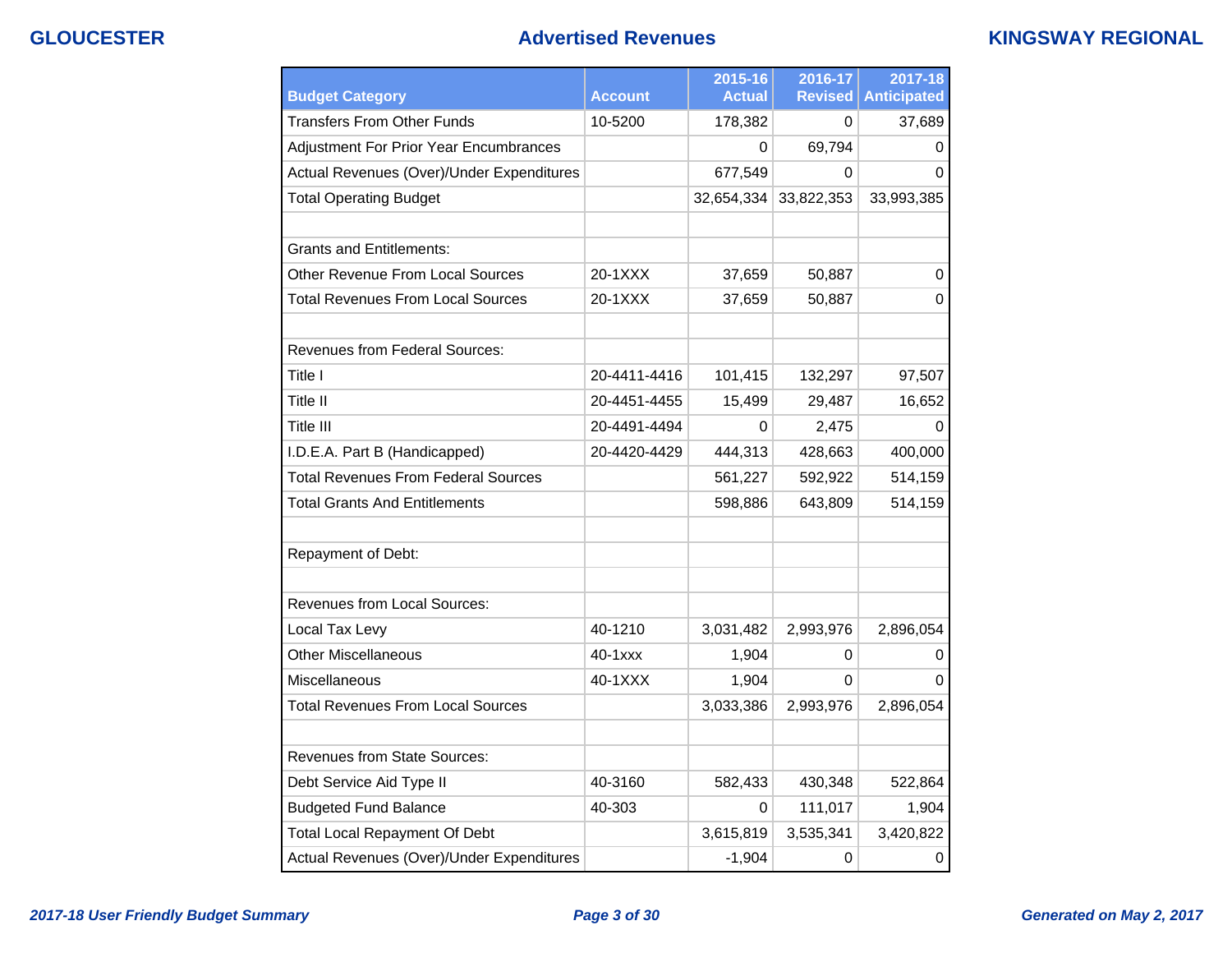## **GLOUCESTER Advertised Revenues KINGSWAY REGIONAL**

| <b>Budget Category</b>                  | <b>Account</b> | 2015-16   <br><b>Actual</b>                   | $2016 - 17$           | 2017-18<br><b>Revised Anticipated</b> |
|-----------------------------------------|----------------|-----------------------------------------------|-----------------------|---------------------------------------|
| <b>Total Repayment Of Debt</b>          |                | 3.613.915                                     | 3,535,341             | 3,420,822                             |
| <b>Total Revenues/Sources</b>           |                | $\vert$ 36,867,135 $\vert$ 38,001,503 $\vert$ |                       | 37,928,366                            |
| Total Revenues/Sources Net of Transfers |                |                                               | 36,867,135 38,001,503 | 37,928,366                            |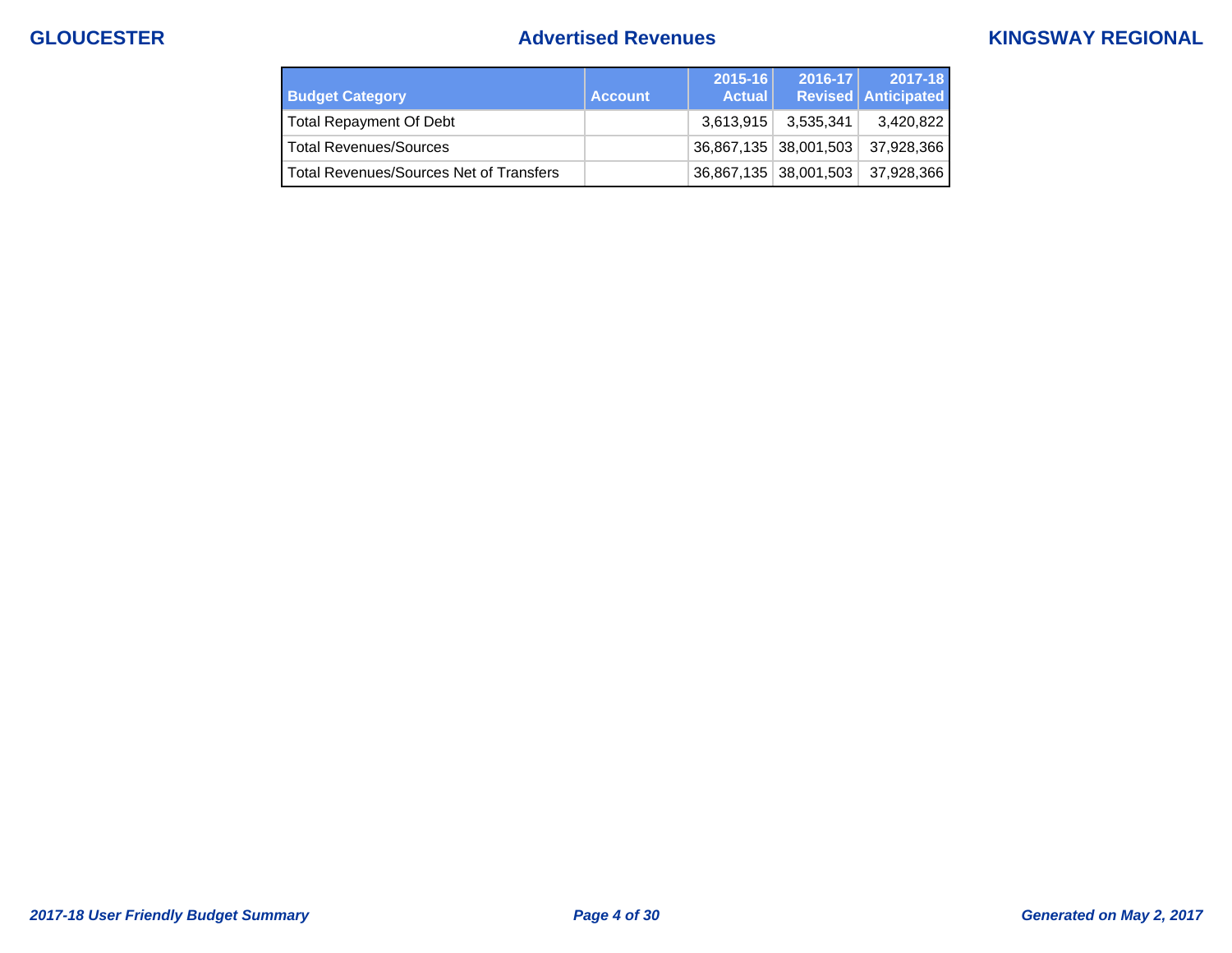# **GLOUCESTER Advertised Appropriations KINGSWAY REGIONAL**

|                                                    |                | 2015-16       | 2016-17        | 2017-18            |
|----------------------------------------------------|----------------|---------------|----------------|--------------------|
| <b>Budget Category</b>                             | <b>Account</b> | <b>Actual</b> | <b>Revised</b> | <b>Anticipated</b> |
|                                                    |                |               |                |                    |
| <b>General Current Expense:</b>                    |                |               |                |                    |
| Instruction:                                       |                |               |                |                    |
| Regular Programs - Instruction                     | 11-1XX-100-XXX | 9,331,660     | 9,750,701      | 10,067,601         |
| Special Education - Instruction                    | 11-2XX-100-XXX | 2,332,467     | 2,393,925      | 2,493,307          |
| Basic Skills/Remedial - Instruction                | 11-230-100-XXX | 738           | 1,054          | 2,296              |
| School-Spon. Co/Extra Curr. Actvts. - Inst         | 11-401-100-XXX | 167,509       | 193,228        | 159,284            |
| School-Sponsored Athletics - Instruction           | 11-402-100-XXX | 761,511       | 811,708        | 829,947            |
| Before/After School Programs                       | 11-421-XXX-XXX | 6,534         | 6,300          | 0                  |
| Instructional Alternative Ed Program               | 11-423-XXX-XXX | 127,380       | 130,475        | $\Omega$           |
| <b>Support Services:</b>                           |                |               |                |                    |
| Undistributed Expenditures - Instruction (Tuition) | 11-000-100-XXX | 2,060,413     | 2,207,658      | 2,070,231          |
| Undist. Expend.-Attendance And Social Work         | 11-000-211-XXX | 80,209        | 82,377         | 76,963             |
| Undist. Expenditures - Health Services             | 11-000-213-XXX | 278,791       | 280,708        | 289,788            |
| Undist. Expend.-Speech, OT, PT And Related Svcs    | 11-000-216-XXX | 114,181       | 144,474        | 180,583            |
| Undist Expend-Oth Supp Serv Std-Extra Serv         | 11-000-217-XXX | 331,704       | 497,825        | 334,520            |
| Undist. Expenditures - Guidance                    | 11-000-218-XXX | 758,751       | 804,695        | 699,169            |
| Undist. Expenditures - Child Study Teams           | 11-000-219-XXX | 502,324       | 548,256        | 496,792            |
| Undist. Expend.-Improv. Of Inst. Serv.             | 11-000-221-XXX | 553,413       | 605,247        | 288,105            |
| Undist. Expend.-Edu. Media Serv./Library           | 11-000-222-XXX | 242,387       | 259,448        | 251,952            |
| Undist. Expend.-Instr. Staff Training Serv.        | 11-000-223-XXX | 93,006        | 101,415        | 72,526             |
| Undist. Expend.-Support Serv.-Gen. Admin.          | 11-000-230-XXX | 617,914       | 592,219        | 526,624            |
| Undist. Expend.-Support Serv.-School Admin.        | 11-000-240-XXX | 1,569,181     | 1,576,486      | 1,524,672          |
| Undist. Expend. - Central Services                 | 11-000-251-XXX | 490,367       | 500,258        | 400,590            |
| Undist. Expend. - Admin. Info Technology           | 11-000-252-XXX | 383,364       | 314,873        | 409,044            |
| Undist. Expend.-Oper. And Maint. Of Plant Serv.    | 11-000-26X-XXX | 2,861,274     | 3,012,844      | 2,809,780          |
| Undist. Expend.-Student Transportation Serv.       | 11-000-270-XXX | 2,930,429     | 3,093,628      | 2,804,775          |
| Personal Services - Employee Benefits              | 11-XXX-XXX-2XX | 5,314,589     | 5,737,679      | 5,943,861          |
| <b>Total Undistributed Expenditures</b>            |                | 19,182,297    | 20,360,090     | 19,179,975         |
| <b>Total General Current Expense</b>               |                | 31,910,096    | 33,647,481     | 32,732,410         |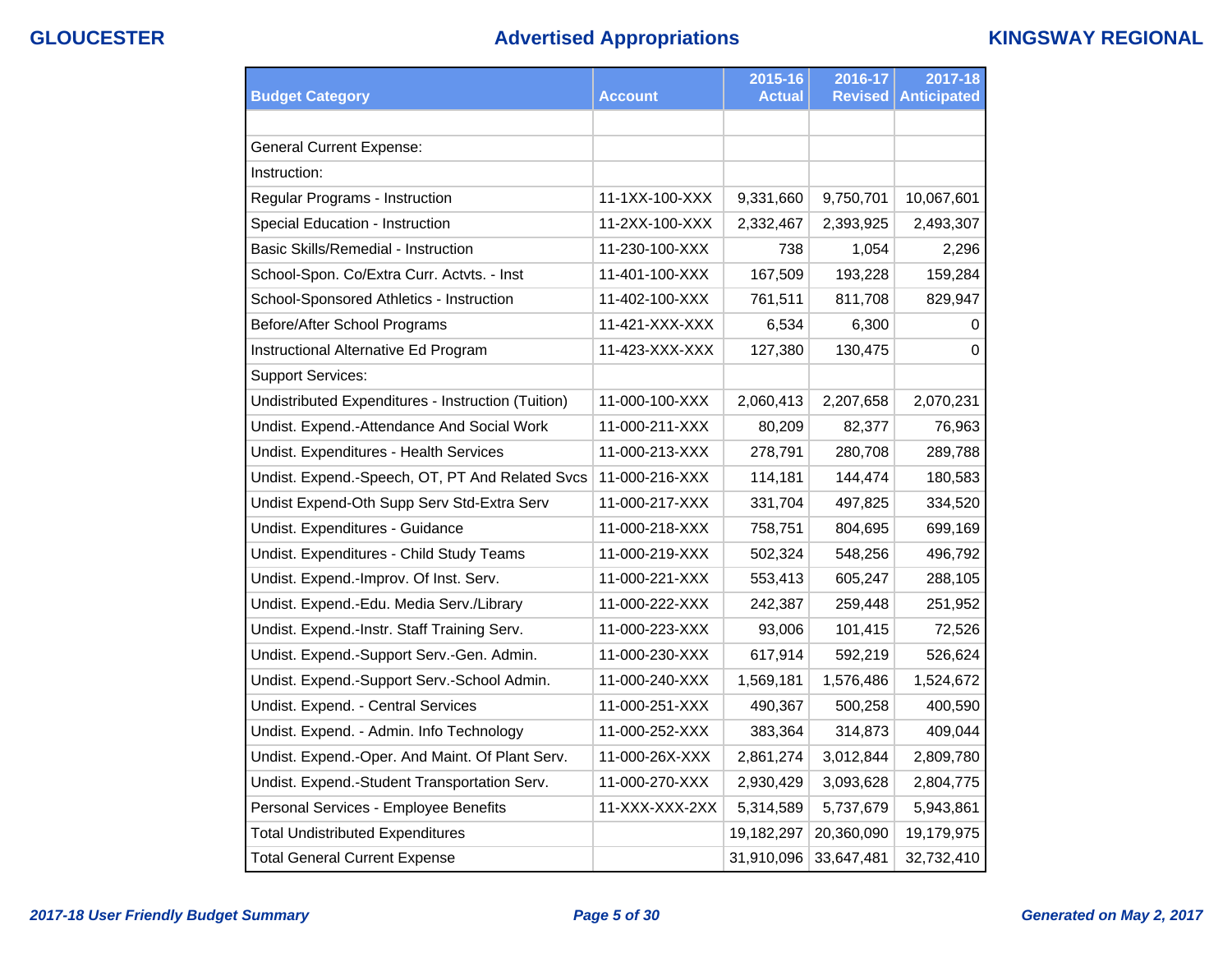## **GLOUCESTER Advertised Appropriations KINGSWAY REGIONAL**

|                                             |                | 2015-16       | 2016-17        | 2017-18            |
|---------------------------------------------|----------------|---------------|----------------|--------------------|
| <b>Budget Category</b>                      | <b>Account</b> | <b>Actual</b> | <b>Revised</b> | <b>Anticipated</b> |
|                                             |                |               |                |                    |
| <b>Capital Expenditures:</b>                |                |               |                |                    |
| Equipment                                   | 12-XXX-XXX-730 | 106,825       | 45,447         | 749,370            |
| Facilities Acquisition And Const. Serv.     | 12-000-400-XXX | 637,413       | 116,737        | 221,387            |
| Increase In Capital Reserve                 | 10-604         | 0             | 0              | 281,285            |
| Interest Deposit To Capital Reserve         | 10-604         | 0             | 100            | 100                |
| <b>Total Capital Outlay</b>                 |                | 744,238       | 162,284        | 1,252,142          |
| <b>Transfer Of Funds To Charter Schools</b> | 10-000-100-56X | 0             | 12,588         | 8,833              |
| <b>General Fund Grand Total</b>             |                | 32,654,334    | 33,822,353     | 33,993,385         |
|                                             |                |               |                |                    |
| <b>Special Grants and Entitlements:</b>     |                |               |                |                    |
| <b>Local Projects</b>                       | 20-XXX-XXX-XXX | 37,659        | 50,887         | 0                  |
| Federal Projects:                           |                |               |                |                    |
| Title I                                     | 20-XXX-XXX-XXX | 101,415       | 132,297        | 97,507             |
| <b>Title II</b>                             | 20-XXX-XXX-XXX | 15,499        | 29,487         | 16,652             |
| Title III                                   | 20-XXX-XXX-XXX | 0             | 2,475          | 0                  |
| I.D.E.A. Part B (Handicapped)               | 20-XXX-XXX-XXX | 444,313       | 428,663        | 400,000            |
| <b>Total Federal Projects</b>               | 20-XXX-XXX-XXX | 561,227       | 592,922        | 514,159            |
| <b>Total Special Revenue Funds</b>          |                | 598,886       | 643,809        | 514,159            |
|                                             |                |               |                |                    |
| Repayment of Debt:                          |                |               |                |                    |
| <b>Total Regular Debt Service</b>           | 40-701-510-XXX | 3,613,915     | 3,535,341      | 3,420,822          |
| <b>Total Debt Service Funds</b>             |                | 3,613,915     | 3,535,341      | 3,420,822          |
| <b>Total Expenditures/Appropriations</b>    |                | 36,867,135    | 38,001,503     | 37,928,366         |
| <b>Total Expenditures Net of Transfers</b>  |                | 36,867,135    | 38,001,503     | 37,928,366         |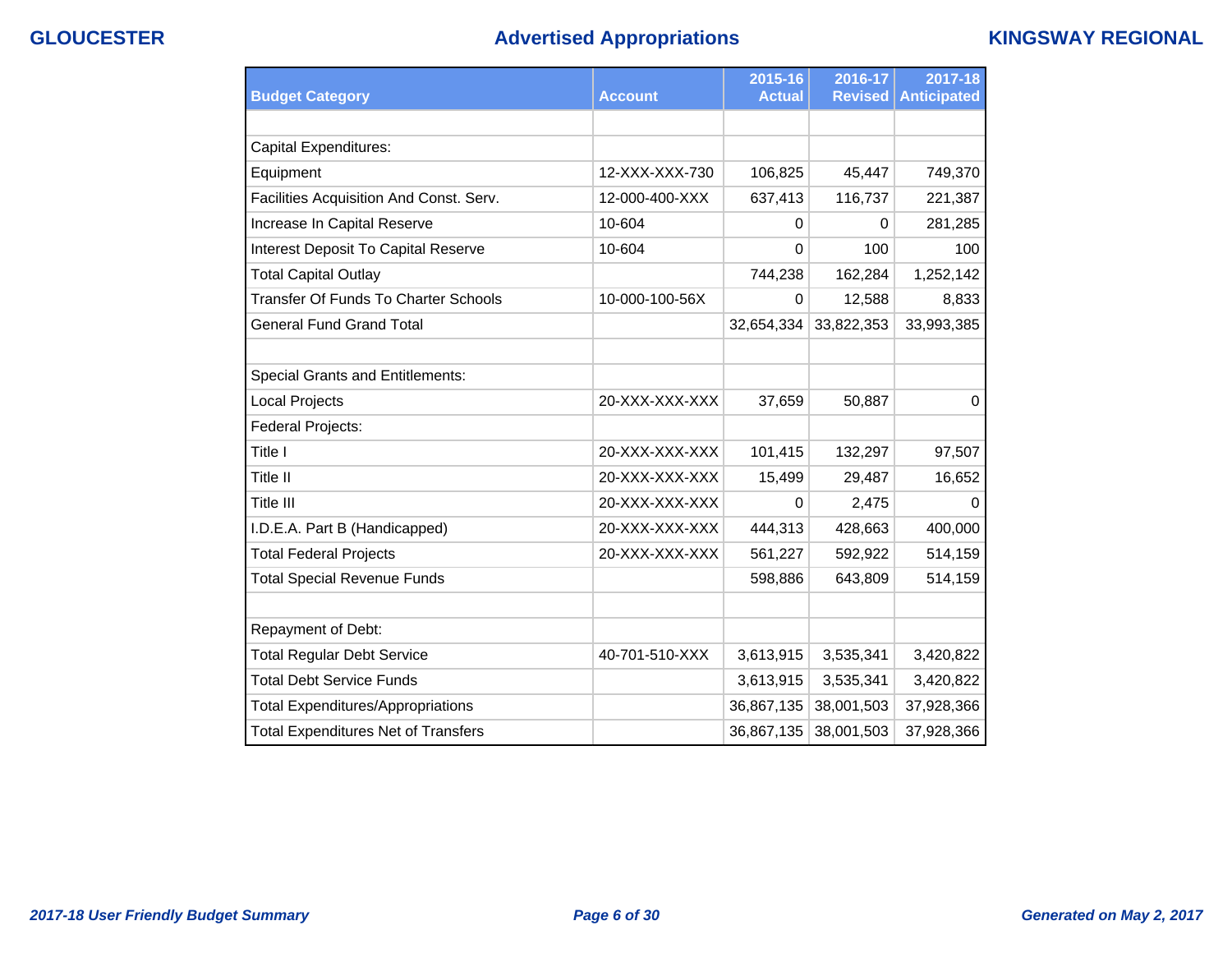# **GLOUCESTER Advertised Recapitulation of Balances KINGSWAY REGIONAL**

|                                                                    | <b>Audited</b><br><b>Balance</b> | <b>Audited</b><br><b>Balance</b> | <b>Estimated</b><br><b>Balance</b> | <b>Estimated</b><br><b>Balance</b> |
|--------------------------------------------------------------------|----------------------------------|----------------------------------|------------------------------------|------------------------------------|
| <b>Budget Category</b>                                             | 6-30-2015                        | 6-30-2016                        | 6-30-2017                          | 6-30-2018                          |
| Unrestricted:                                                      |                                  |                                  |                                    |                                    |
| --General Operating Budget                                         | 780,197                          | 878,762                          | 751,026                            | 675,051                            |
| --Repayment of Debt                                                | 111,017                          | 112,921                          | 1,904                              | 0                                  |
| Restricted for Specific Purposes - General Operating Budget:       |                                  |                                  |                                    |                                    |
| --Capital Reserve                                                  | 500,100                          | 13,600                           | 13,700                             | 295,085                            |
| --Adult Education Programs                                         | 0                                | 0                                | 0                                  | $\mathbf 0$                        |
| --Maintenance Reserve                                              | $\Omega$                         | 0                                | $\Omega$                           | $\Omega$                           |
| --Legal Reserve                                                    | 3,015,602                        | 2,792,962                        | 1,252,375                          | $\Omega$                           |
| --Tuition Reserve                                                  | 0                                | 0                                | $\Omega$                           | $\Omega$                           |
| --Current Expense Emergency Reserve                                | $\Omega$                         | 0                                | 0                                  | $\Omega$                           |
| --Impact Aid Reserve for General Expenses (Sections 8002 and 8003) | 0                                | 0                                | 0                                  | $\Omega$                           |
| --Impact Aid Reserve for Capital Expenses (Sections 8007 and 8008) | $\Omega$                         | 0                                | 0                                  | $\Omega$                           |
| Repayment of Debt:                                                 |                                  |                                  |                                    |                                    |
| --Restricted for Repayment of Debt                                 | 0                                | 0                                | 0                                  | $\Omega$                           |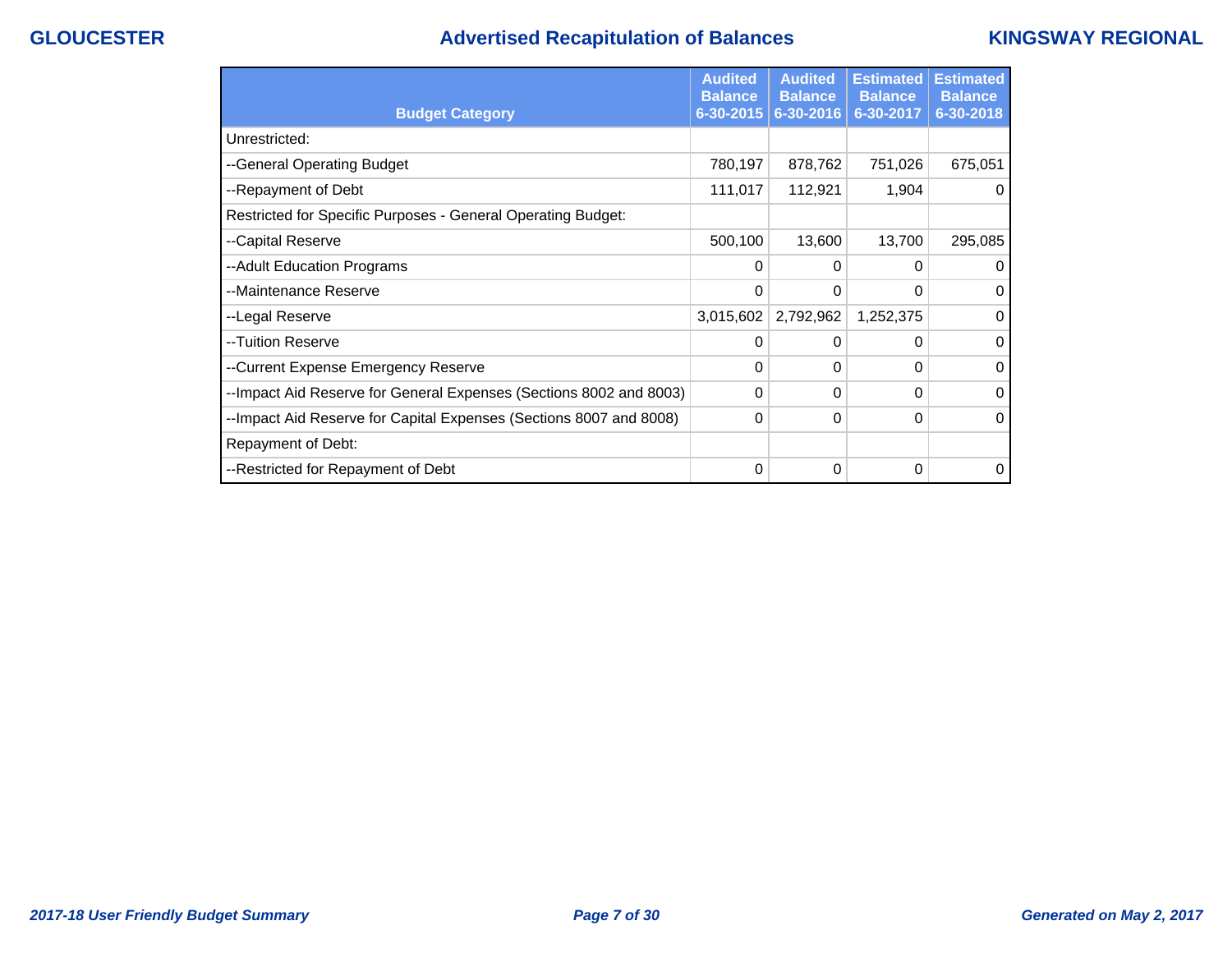## **GLOUCESTER Advertised Per Pupil Cost Calculations KINGSWAY REGIONAL**

| <b>Per Pupil Cost Calculations</b>                | 2014-15<br><b>Actual</b><br><b>Costs</b> | 2015-16<br><b>Actual</b><br><b>Costs</b> | 2016-17<br><b>Original</b><br><b>Budget</b> | 2016-17<br><b>Revised</b><br><b>Budget</b> | 2017-18<br><b>Proposed</b><br><b>Budget</b> |
|---------------------------------------------------|------------------------------------------|------------------------------------------|---------------------------------------------|--------------------------------------------|---------------------------------------------|
| <b>Total Budgetary Comparative Per Pupil Cost</b> | \$10,268                                 | \$10,436                                 | \$10,362                                    | \$10,540                                   | \$10,107                                    |
| <b>Total Classroom Instruction</b>                | \$5,710                                  | \$5,705                                  | \$5,647                                     | \$5,754                                    | \$5,903                                     |
| <b>Classroom-Salaries and Benefits</b>            | \$5,424                                  | \$5,427                                  | \$5,470                                     | \$5,548                                    | \$5,675                                     |
| <b>Classroom-General Supplies and Textbooks</b>   | \$238                                    | \$225                                    | \$119                                       | \$141                                      | \$172                                       |
| Classroom-Purchased Services                      | \$48                                     | \$52                                     | \$58                                        | \$64                                       | \$57                                        |
| <b>Total Support Services</b>                     | \$1,387                                  | \$1,443                                  | \$1,535                                     | \$1,552                                    | \$1,239                                     |
| <b>Support Services-Salaries and Benefits</b>     | \$1,268                                  | \$1,323                                  | \$1,363                                     | \$1,367                                    | \$1,109                                     |
| <b>Total Administrative Costs</b>                 | \$1,389                                  | \$1,469                                  | \$1,375                                     | \$1,401                                    | \$1,283                                     |
| <b>Administration Salaries and Benefits</b>       | \$1,122                                  | \$1,160                                  | \$1,136                                     | \$1,149                                    | \$1,033                                     |
| Total Operations and Maintenance of Plant         | \$1,408                                  | \$1,453                                  | \$1,431                                     | \$1,455                                    | \$1,163                                     |
| Operations and Maintenance-Salaries and Benefits  | \$859                                    | \$861                                    | \$841                                       | \$848                                      | \$597                                       |
| <b>Board Contribution to Food Services</b>        | \$0                                      | \$0                                      | \$0                                         | \$0                                        | \$0                                         |
| <b>Total Extracurricular Costs</b>                | \$370                                    | \$365                                    | \$372                                       | \$378                                      | \$431                                       |
| <b>Total Equipment Costs</b>                      | \$33                                     | \$42                                     | \$17                                        | \$17                                       | \$272                                       |
| Legal Costs                                       | \$41                                     | \$57                                     | \$28                                        | \$32                                       | \$33                                        |
| Employee Benefits as a percentage of salaries*    | 28.46%                                   | 28.30%                                   | 29.59%                                      | 29.12%                                     | 31.11%                                      |

\*Does not include pension and social security paid by the State on-behalf of the district.

\*\*Federal and State funds in the blended resource school-based budgets.

The information presented in columns 1 through 3 as well as the related descriptions of the per pupil cost calculations are contained in the Taxpayers' Guide to Education Spending (formerly the Comparative Spending Guide) and can be found on the Department of Education's Internet website: http://www.state.nj.us/education/guide/. This publication is also available in the board office and public libraries. The same calculations were performed using the 2016-17 revised appropriations and the 2017-18 budgeted appropriations presented in this advertised budget. Total Budgetary Comparative Per Pupil Cost is defined as current expense exclusive of tuition expenditures, transportation, residential costs, and judgments against the school district. For all years it also includes the restricted entitlement aids. With the exception of Total Equipment Cost, each of the other per pupil cost calculations presented is a component of the total comparative per pupil cost, although all components are not shown.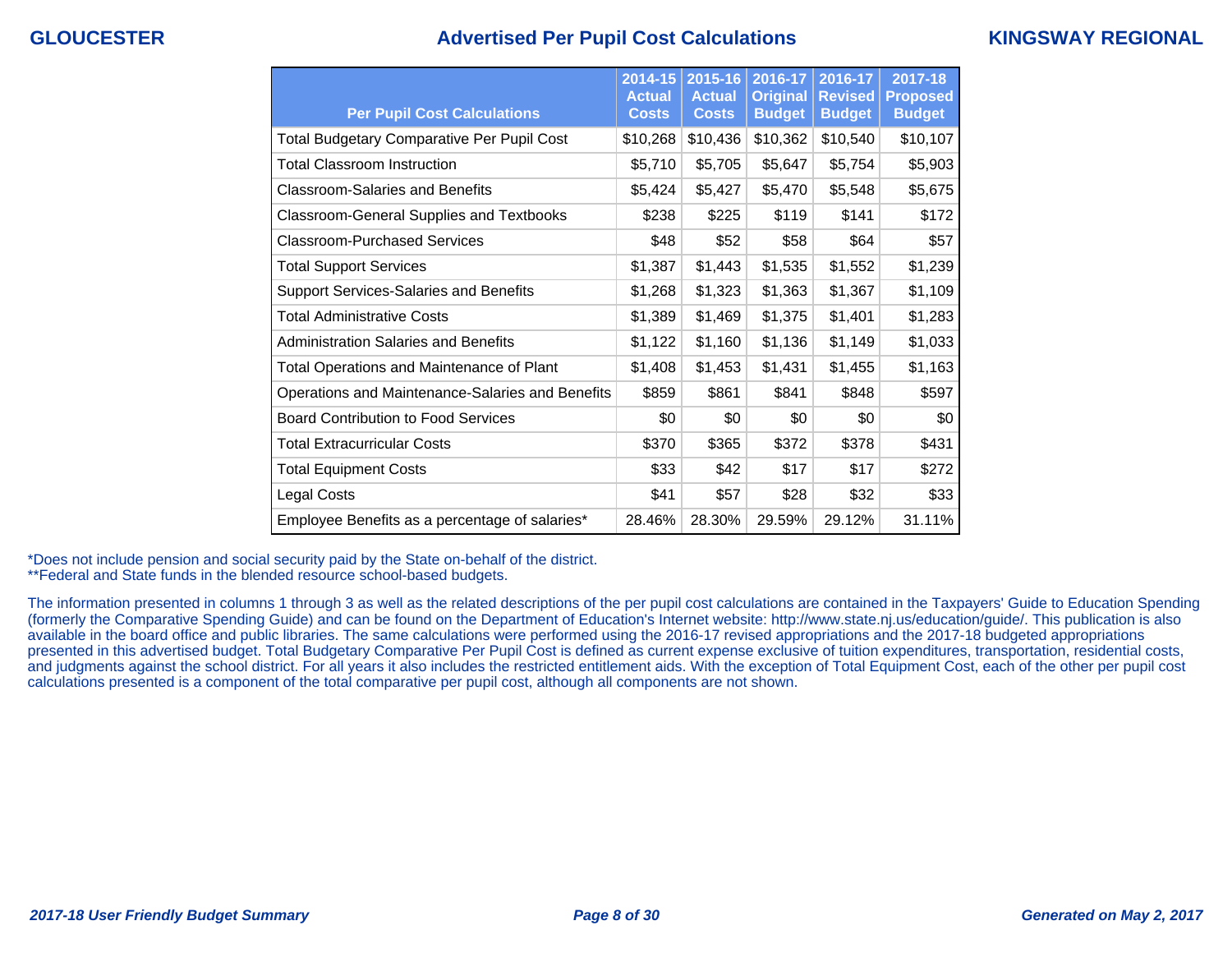## **GLOUCESTER Shared Services KINGSWAY REGIONAL**

|                                            |                                                                                                                                        | <b>Amount</b><br><b>Saved</b> |
|--------------------------------------------|----------------------------------------------------------------------------------------------------------------------------------------|-------------------------------|
| <b>Shared Service Category Type</b>        | <b>Shared Service Category Description</b>                                                                                             | (Optional)                    |
| l Business Services                        | Provide shared Business Administrator with South Harrison Elementary.                                                                  | 37,290                        |
| <b>Business Services</b>                   | Provide payroll, accounts payable and student transportation coordination services for South Harrison Elementary.                      | 20,893                        |
| Special Education Services                 | Provide child study team supervision services for South Harrison Elementary.                                                           | 16,000                        |
| l Custodial and Maintenance<br>Services    | Provide buildings and grounds maintenance services for South Harrison Elementary.                                                      | 60,000                        |
| Superintendent and Assistant Sup.          | Provide shared Superintendent with South Harrison Elementary.                                                                          | 43,575                        |
| Transportation Services, including<br>Fuel | Provide school bus maintenance services for Clearview Regional.                                                                        | 100,000                       |
| l Curriculum Services                      | Provide curriculum and instruction supervision services for South Harrison Elementary.                                                 | 60,000                        |
| <b>Technology Services</b>                 | Provide information technology management and desktop support services for South Harrison Elementary.                                  | 35,000                        |
| <b>Technology Services</b>                 | Provide information technology management services for Clearview Regional.                                                             | 51,218                        |
| <b>Technology Services</b>                 | Provide information technology management and desktop support services for the Townships of East Greenwich, Woolwich,<br>and Harrison. | 89,770                        |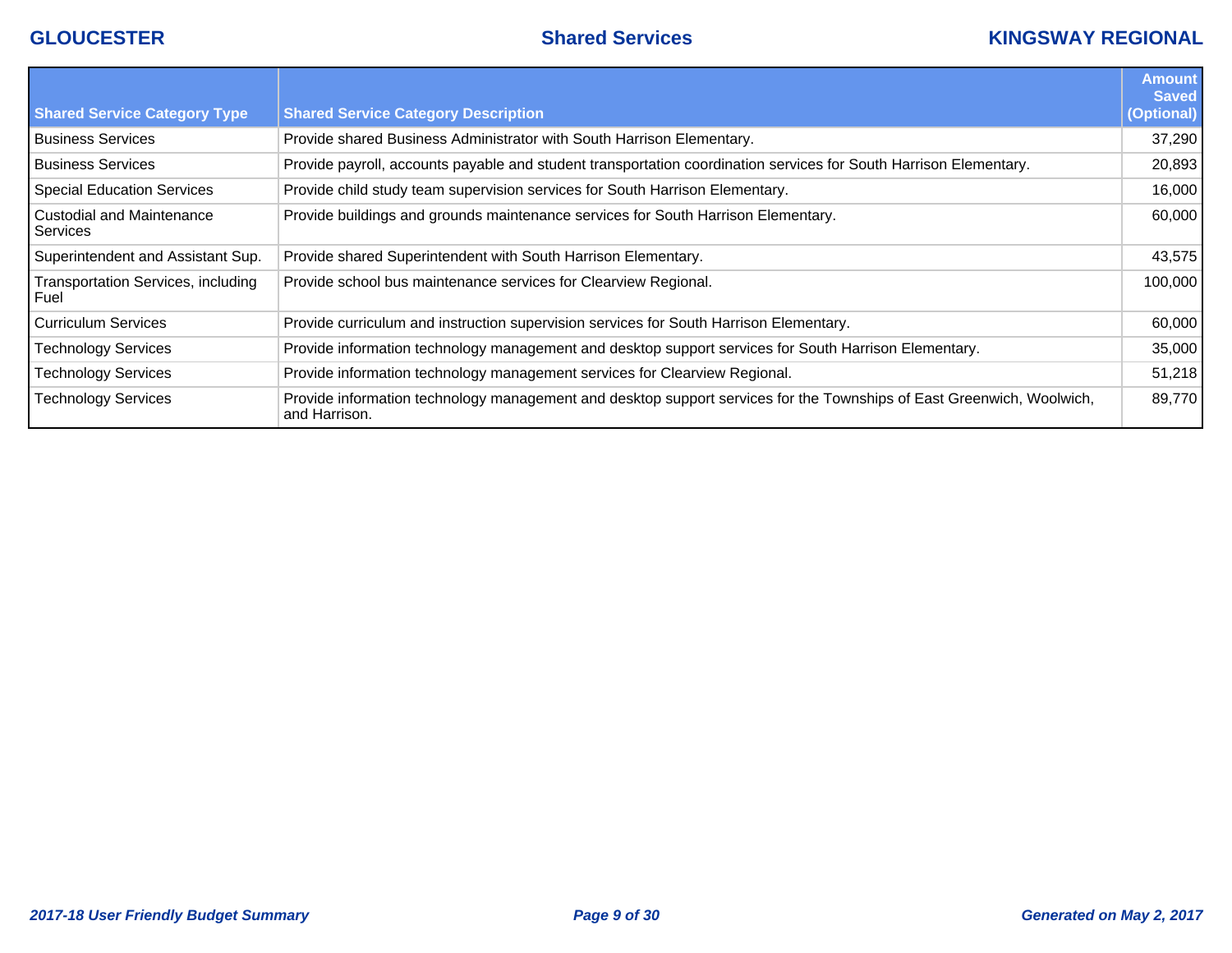## **GLOUCESTER Estimated Tax Rate Information KINGSWAY REGIONAL**

| <b>EAST GREENWICH</b>                                                  |               |
|------------------------------------------------------------------------|---------------|
|                                                                        |               |
| A. Estimated 17-18 School Tax Rate                                     |               |
| WITHOUT REPAYMENT OF DEBT OR ADJUSTMENTS                               |               |
| (A) General Fund School Levy                                           | 7,170,541     |
| (B) Estimated Net Taxable Valuation (as of 03/01/17)                   | 1,068,250,300 |
| (C) Estimated 17-18 General Fund School Tax Rate=(A)/(B)x100           | 0.6712        |
| WITH REPAYMENT OF DEBT AND ADJUSTMENTS                                 |               |
| (D) Total School Levy                                                  | 8,204,228     |
| (E) Estimated Net Taxable Valuation (as of 03/01/17)                   | 1,068,250,300 |
| (F) Estimated 17-18 Total School Tax Rate=(D)/(E)x100                  | 0.7680        |
|                                                                        |               |
| B. Estimated 17-18 Equalized School Tax Rate                           |               |
| WITHOUT REPAYMENT OF DEBT OR ADJUSTMENTS                               |               |
| (G) General Fund School Levy                                           | 7,170,541     |
| (H) Estimated Equalized Valuation (as of 10/01/16)                     | 1,135,215,693 |
| (I) Estimated 17-18 Equalized General Fund School Tax Rate=(G)/(H)x100 | 0.6316        |
| WITH REPAYMENT OF DEBT AND ADJUSTMENTS                                 |               |
| (J) Total School Levy                                                  | 8,204,228     |
| (K) Estimated Equalized Valuation (as of 10/01/16)                     | 1,135,215,693 |
| (L) Estimated 17-18 Equalized Total School Tax Rate=(J)/(K)x100        | 0.7227        |
|                                                                        |               |
| SOUTH HARRISON                                                         |               |
|                                                                        |               |
| A. Estimated 17-18 School Tax Rate                                     |               |
| WITHOUT REPAYMENT OF DEBT OR ADJUSTMENTS                               |               |
| (A) General Fund School Levy                                           | 2,882,699     |
| (B) Estimated Net Taxable Valuation (as of 03/01/17)                   | 379,454,625   |
| (C) Estimated 17-18 General Fund School Tax Rate=(A)/(B)x100           | 0.7597        |
| WITH REPAYMENT OF DEBT AND ADJUSTMENTS                                 |               |
| (D) Total School Levy                                                  | 3,298,412     |
| (E) Estimated Net Taxable Valuation (as of 03/01/17)                   | 379,454,625   |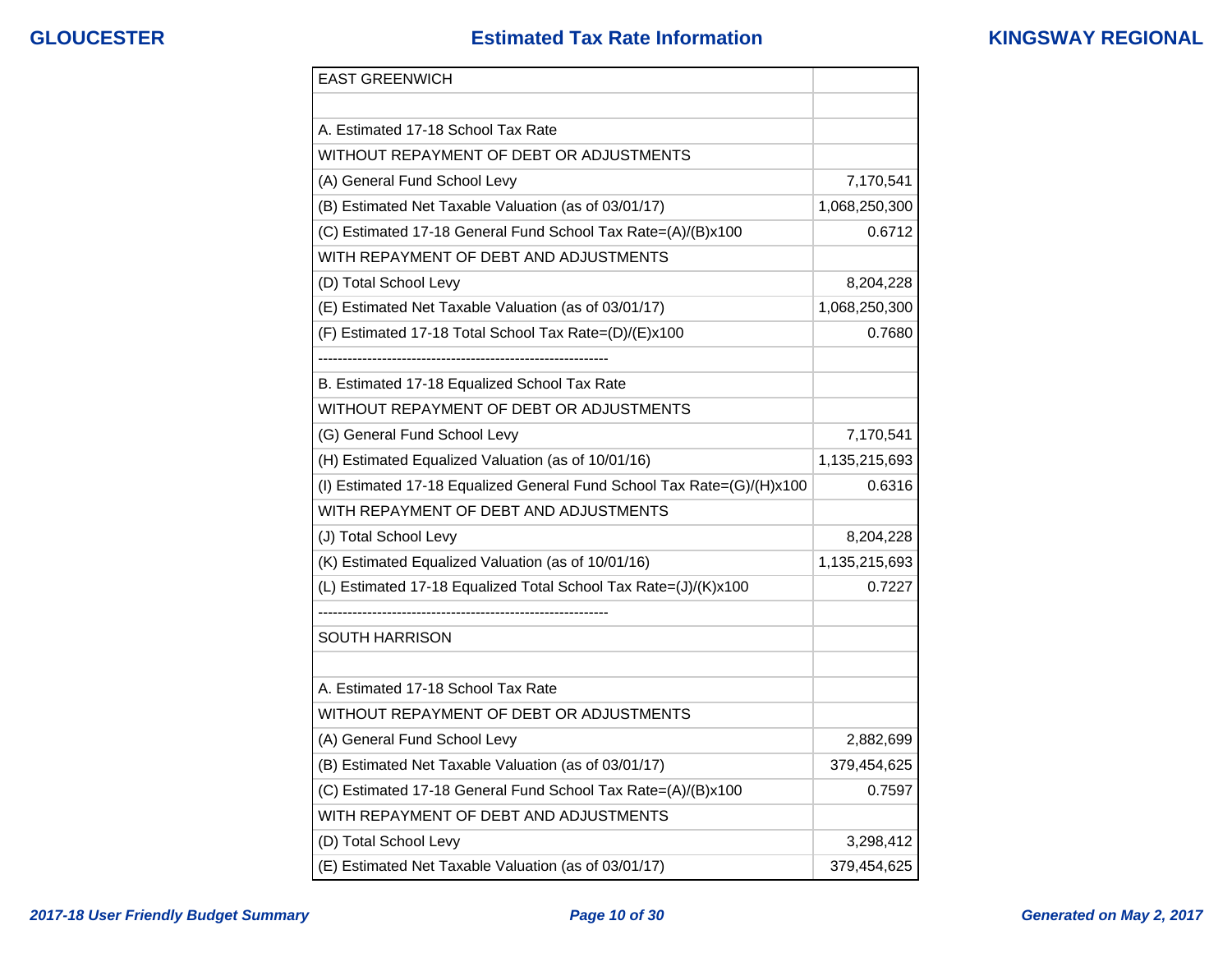## **GLOUCESTER Estimated Tax Rate Information KINGSWAY REGIONAL**

| (F) Estimated 17-18 Total School Tax Rate=(D)/(E)x100                  | 0.8693      |
|------------------------------------------------------------------------|-------------|
|                                                                        |             |
| B. Estimated 17-18 Equalized School Tax Rate                           |             |
| WITHOUT REPAYMENT OF DEBT OR ADJUSTMENTS                               |             |
| (G) General Fund School Levy                                           | 2,882,699   |
| (H) Estimated Equalized Valuation (as of 10/01/16)                     | 393,943,815 |
| (I) Estimated 17-18 Equalized General Fund School Tax Rate=(G)/(H)x100 | 0.7318      |
| WITH REPAYMENT OF DEBT AND ADJUSTMENTS                                 |             |
| (J) Total School Levy                                                  | 3,298,412   |
| (K) Estimated Equalized Valuation (as of 10/01/16)                     | 393,943,815 |
| (L) Estimated 17-18 Equalized Total School Tax Rate=(J)/(K)x100        | 0.8373      |
|                                                                        |             |
| <b>SWEDESBORO</b>                                                      |             |
| A. Estimated 17-18 School Tax Rate                                     |             |
| WITHOUT REPAYMENT OF DEBT OR ADJUSTMENTS                               |             |
| (A) General Fund School Levy                                           | 1,343,784   |
| (B) Estimated Net Taxable Valuation (as of 03/01/17)                   | 172,331,900 |
| (C) Estimated 17-18 General Fund School Tax Rate=(A)/(B)x100           | 0.7798      |
| WITH REPAYMENT OF DEBT AND ADJUSTMENTS                                 |             |
| (D) Total School Levy                                                  | 1,537,658   |
| (E) Estimated Net Taxable Valuation (as of 03/01/17)                   | 172,331,900 |
| (F) Estimated 17-18 Total School Tax Rate=(D)/(E)x100                  | 0.8923      |
|                                                                        |             |
| B. Estimated 17-18 Equalized School Tax Rate                           |             |
| WITHOUT REPAYMENT OF DEBT OR ADJUSTMENTS                               |             |
| (G) General Fund School Levy                                           | 1,343,784   |
| (H) Estimated Equalized Valuation (as of 10/01/16)                     | 174,492,614 |
| (I) Estimated 17-18 Equalized General Fund School Tax Rate=(G)/(H)x100 | 0.7701      |
| WITH REPAYMENT OF DEBT AND ADJUSTMENTS                                 |             |
| (J) Total School Levy                                                  | 1,537,658   |
| (K) Estimated Equalized Valuation (as of 10/01/16)                     | 174,492,614 |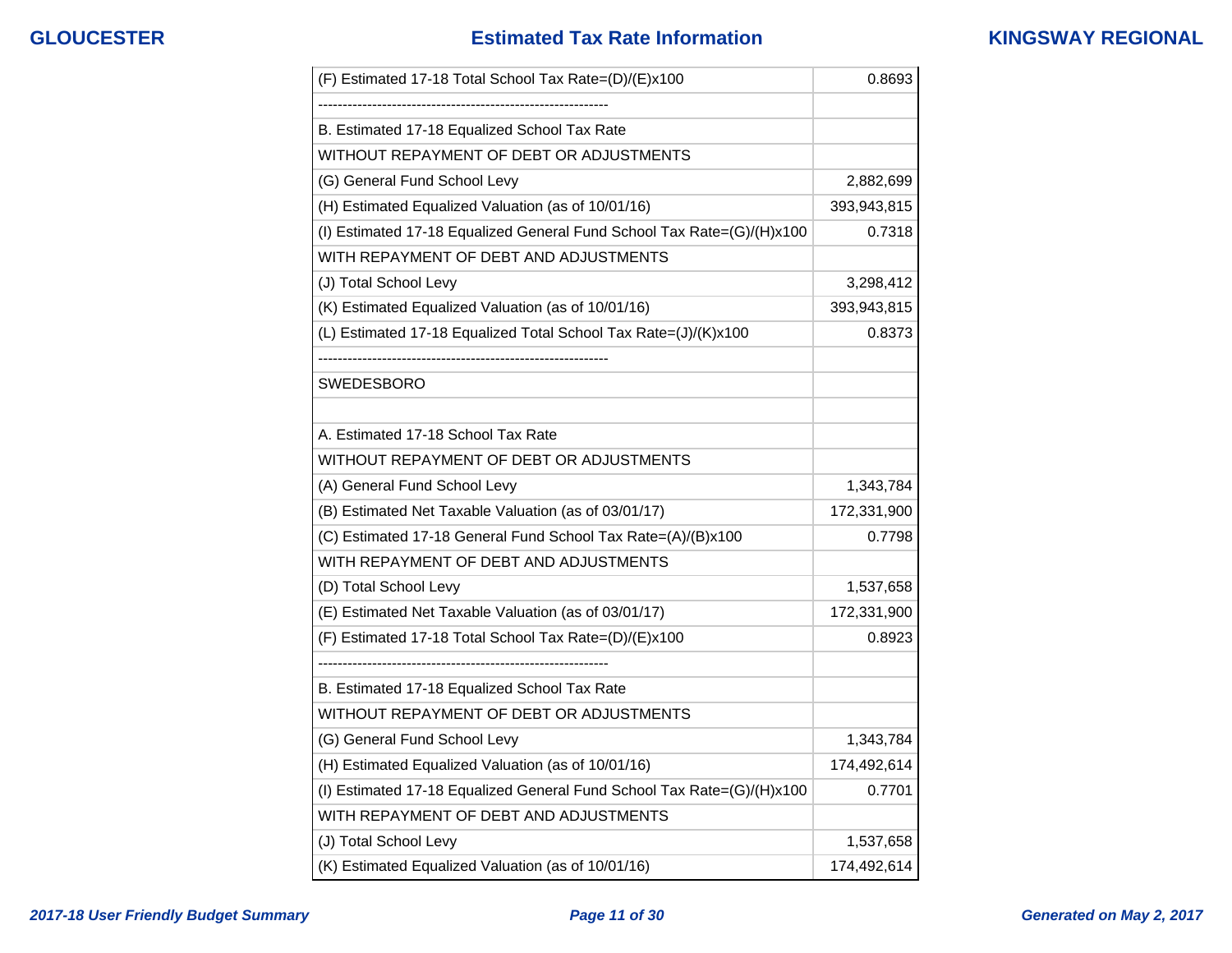| (L) Estimated 17-18 Equalized Total School Tax Rate=(J)/(K)x100        | 0.8812        |
|------------------------------------------------------------------------|---------------|
|                                                                        |               |
| <b>WOOLWICH</b>                                                        |               |
|                                                                        |               |
| A. Estimated 17-18 School Tax Rate                                     |               |
| WITHOUT REPAYMENT OF DEBT OR ADJUSTMENTS                               |               |
| (A) General Fund School Levy                                           | 9,031,268     |
| (B) Estimated Net Taxable Valuation (as of 03/01/17)                   | 1,133,399,244 |
| (C) Estimated 17-18 General Fund School Tax Rate=(A)/(B)x100           | 0.7968        |
| WITH REPAYMENT OF DEBT AND ADJUSTMENTS                                 |               |
| (D) Total School Levy                                                  | 10,333,009    |
| (E) Estimated Net Taxable Valuation (as of 03/01/17)                   | 1,133,399,244 |
| (F) Estimated 17-18 Total School Tax Rate=(D)/(E)x100                  | 0.9117        |
|                                                                        |               |
| B. Estimated 17-18 Equalized School Tax Rate                           |               |
| WITHOUT REPAYMENT OF DEBT OR ADJUSTMENTS                               |               |
| (G) General Fund School Levy                                           | 9,031,268     |
| (H) Estimated Equalized Valuation (as of 10/01/16)                     | 1,221,728,601 |
| (I) Estimated 17-18 Equalized General Fund School Tax Rate=(G)/(H)x100 | 0.7392        |
| WITH REPAYMENT OF DEBT AND ADJUSTMENTS                                 |               |
| (J) Total School Levy                                                  | 10,333,009    |
| (K) Estimated Equalized Valuation (as of 10/01/16)                     | 1,221,728,601 |
| (L) Estimated 17-18 Equalized Total School Tax Rate=(J)/(K)x100        | 0.8458        |
|                                                                        |               |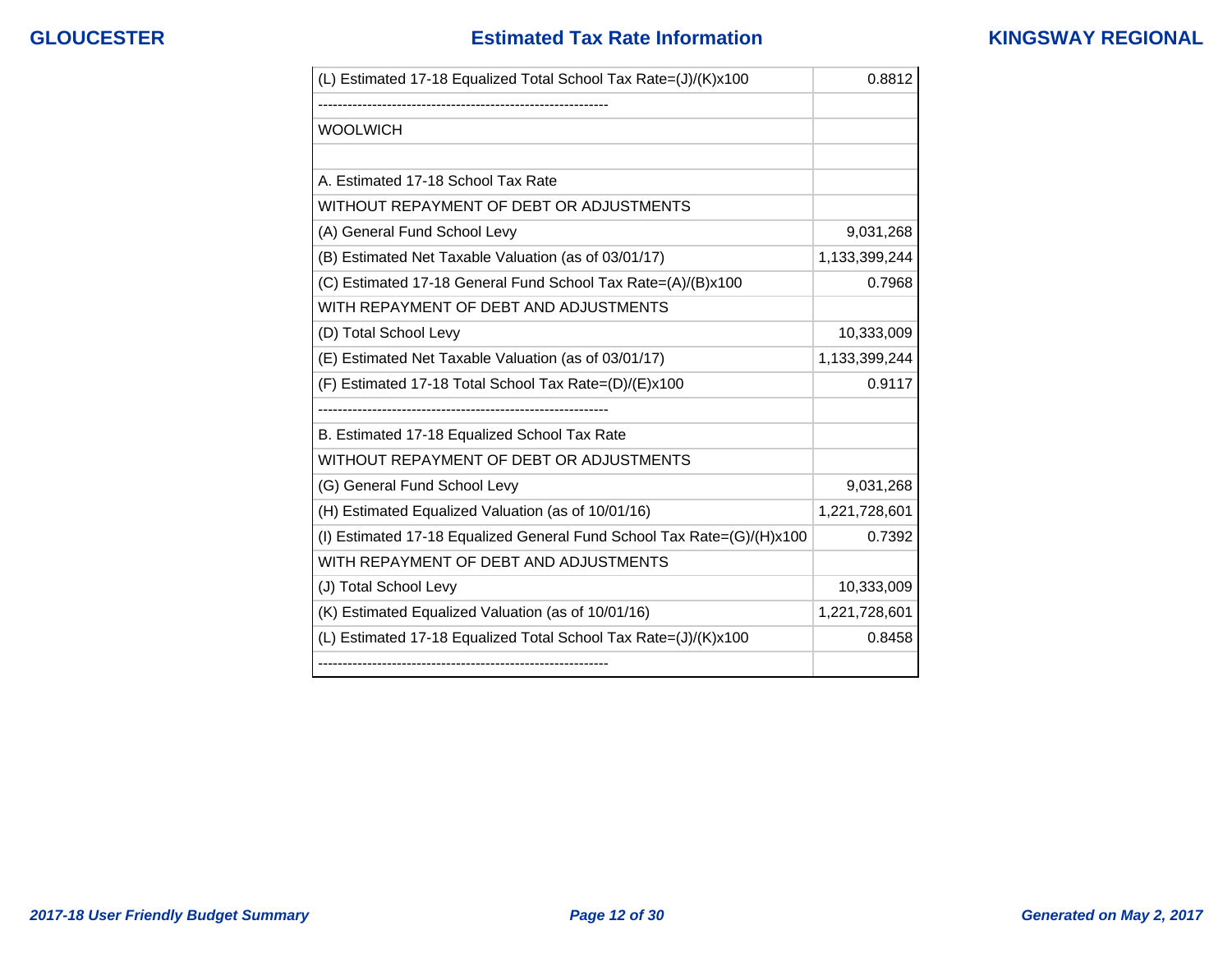### **NAME=Calandro, Patricia**

| <b>CATEGORY</b>                                                                           | <b>MEASURE</b>                |
|-------------------------------------------------------------------------------------------|-------------------------------|
| Job Title                                                                                 | Other                         |
| Job Title II                                                                              | <b>Chief Academic Officer</b> |
| <b>Base Annual Salary Amount</b>                                                          | \$135,000                     |
| Full-Time Equivalent (FTE)                                                                | 1.0                           |
| Shared with Another District?                                                             | Υ                             |
| <b>Shared County</b>                                                                      | 15                            |
| <b>Shared District</b>                                                                    | 4880                          |
| <b>Job Title Other District</b>                                                           | <b>Chief Academic Officer</b> |
| Member of Collective Bargaining Unit (CBU)?                                               | $\mathsf{N}$                  |
| Beginning Date of Contract   07/01/16                                                     |                               |
| End Date of Contract                                                                      | 06/30/17                      |
| Contracted Number of Annual Work Days                                                     | 260                           |
| Contracted Number of Annual Vacation Days                                                 | 20                            |
| Contracted Number of Annual Sick Days                                                     | -12                           |
| <b>Contracted Number of Annual Personal Days</b>                                          | 3                             |
| <b>Contracted Number of Annual Consulting Days</b>                                        | 0                             |
| Number of Other Contracted Non-Working Days                                               | 0                             |
| Description of Other Contracted Non-Working Days                                          |                               |
| <b>Total Allowances Amount</b>                                                            | \$4,755                       |
| <b>Total Bonuses Amount</b>                                                               | \$0                           |
| Total Stipends Amount   \$0                                                               |                               |
| District Contributions Above Teacher Contract for Insurance (Health, Dental, Life, Other) | \$519                         |
| District Contributions Above Teacher Contract for Retirement Plans                        | \$0                           |
| Total Contractual Post-Employment Benefit Amount                                          | \$25,385                      |
| Contractual Post-Employment Benefit Description of Payout of Sick days                    | Maximum pay-out at retirement |
| Contractual Post-Employment Benefit Description of Payout of Vacation days                | 20 days at per diem           |
| Contractual Post-Employment Benefit Description of Payout of Personal days                | N/A                           |
| Contractual Post-Employment Benefit Description of Other Benefits 1                       |                               |
| Contractual Post-Employment Benefit Description of Other Benefits 2                       |                               |
| Contractual Post-Employment Benefit Description of Other Benefits 3                       |                               |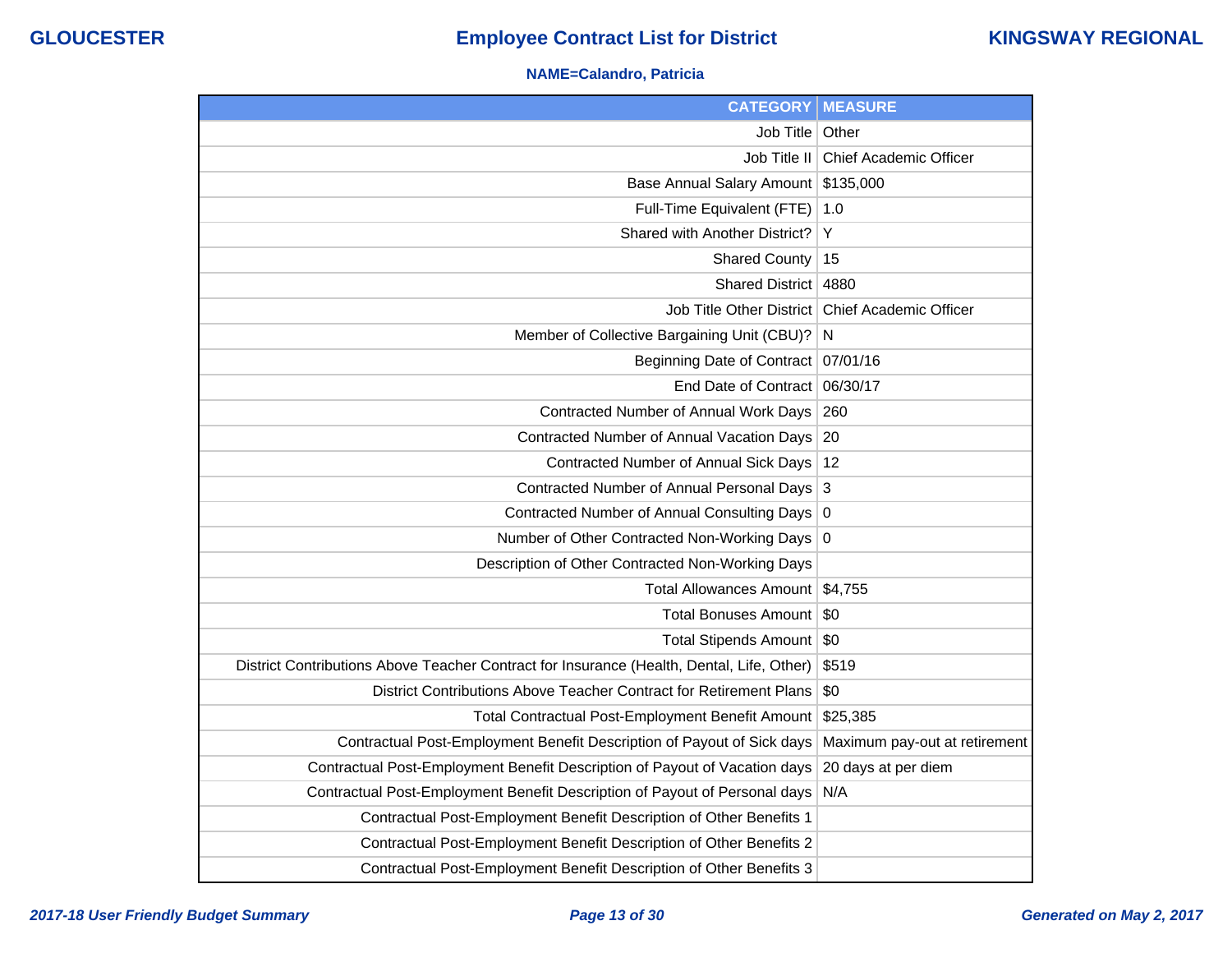### **NAME=Calandro, Patricia**

| <b>CATEGORY MEASURE</b>                                                                        |       |
|------------------------------------------------------------------------------------------------|-------|
| Total Other/In-Kind Remuneration Amount   \$0                                                  |       |
| Description of Other/In-Kind Remuneration Annual Option to Buyback Sick Time in Cash   N/A     |       |
| Description of Other/In-Kind Remuneration Annual Option to Buyback Vacation Time in Cash   N/A |       |
| Description of Other/In-Kind Remuneration Annual Option to Buyback Personal Time in Cash   N/A |       |
| Description of Other/In-Kind Remuneration Annual Option to Other Remuneration 1   N/A          |       |
| Description of Other/In-Kind Remuneration Annual Option to Other Remuneration 2                | N/A   |
| Description of Other/In-Kind Remuneration Annual Option to Other Remuneration 3                | I N/A |
| Additional Comment 1   N/A                                                                     |       |
| Additional Comment 2                                                                           | N/A   |
| Additional Comment 3   N/A                                                                     |       |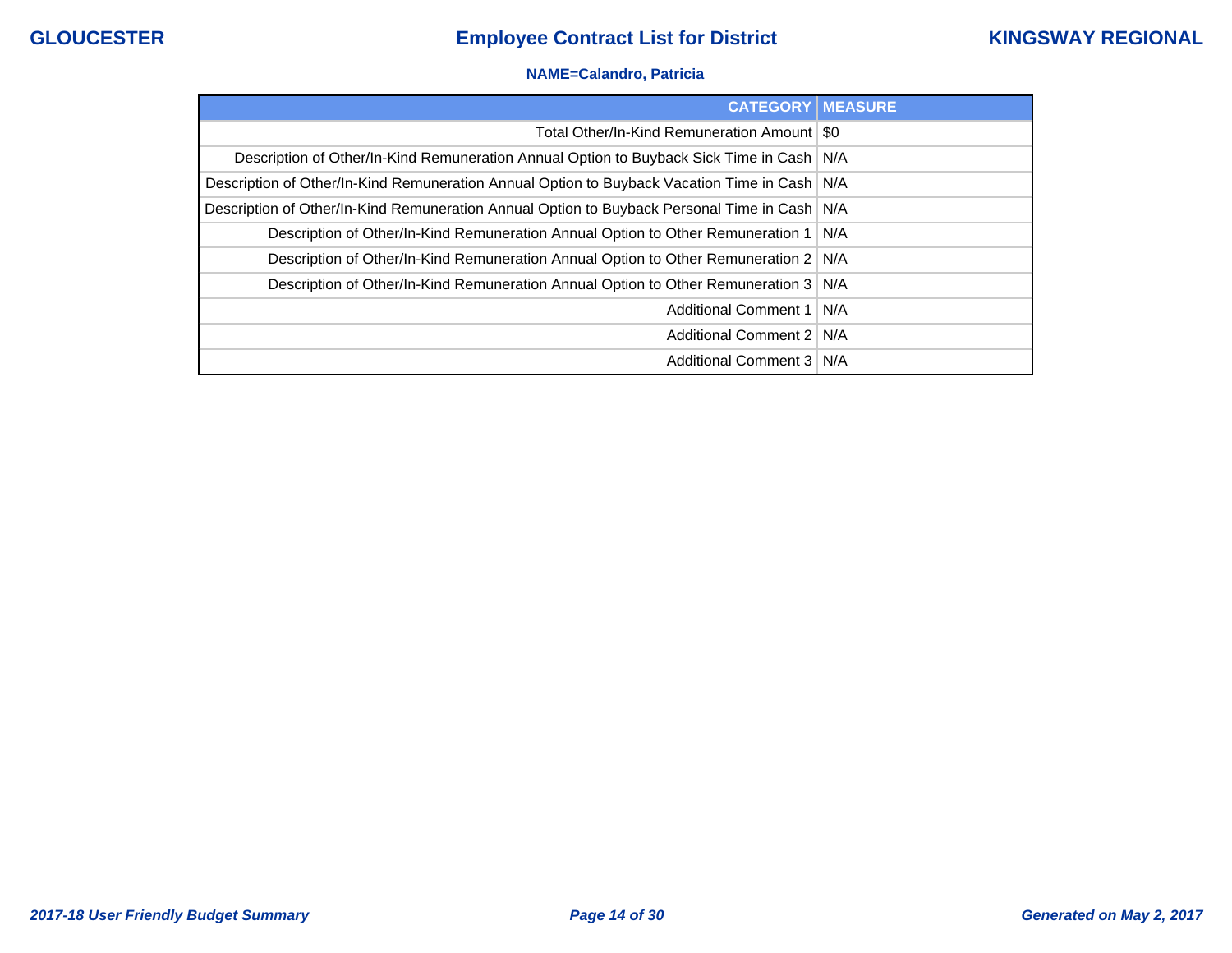### **NAME=Clark, Gary**

| <b>CATEGORY</b>                                                                           | <b>MEASURE</b>                |
|-------------------------------------------------------------------------------------------|-------------------------------|
| Job Title                                                                                 | Other                         |
| Job Title II                                                                              | Mechanic                      |
| Base Annual Salary Amount                                                                 | \$76,777                      |
| Full-Time Equivalent (FTE)                                                                | 1.0                           |
| Shared with Another District?                                                             | Y                             |
| <b>Shared County</b>                                                                      | 15                            |
| Shared District                                                                           | 0870                          |
| Job Title Other District   Mechanic                                                       |                               |
| Member of Collective Bargaining Unit (CBU)?                                               | N                             |
| Beginning Date of Contract                                                                | 07/01/16                      |
| End Date of Contract                                                                      | 06/30/17                      |
| Contracted Number of Annual Work Days                                                     | 260                           |
| Contracted Number of Annual Vacation Days                                                 | 10                            |
| Contracted Number of Annual Sick Days                                                     | 12                            |
| Contracted Number of Annual Personal Days                                                 | 3                             |
| Contracted Number of Annual Consulting Days                                               | 0                             |
| Number of Other Contracted Non-Working Days 0                                             |                               |
| Description of Other Contracted Non-Working Days                                          |                               |
| Total Allowances Amount                                                                   | \$2,250                       |
| <b>Total Bonuses Amount</b>                                                               | \$0                           |
| Total Stipends Amount                                                                     | \$0                           |
| District Contributions Above Teacher Contract for Insurance (Health, Dental, Life, Other) | \$3,419                       |
| District Contributions Above Teacher Contract for Retirement Plans                        | \$0                           |
| Total Contractual Post-Employment Benefit Amount                                          | \$13,406                      |
| Contractual Post-Employment Benefit Description of Payout of Sick days                    | Maximum payment at retirement |
| Contractual Post-Employment Benefit Description of Payout of Vacation days                | 20 days at per-diem           |
| Contractual Post-Employment Benefit Description of Payout of Personal days                | N/A                           |
| Contractual Post-Employment Benefit Description of Other Benefits 1                       |                               |
| Contractual Post-Employment Benefit Description of Other Benefits 2                       |                               |
| Contractual Post-Employment Benefit Description of Other Benefits 3                       |                               |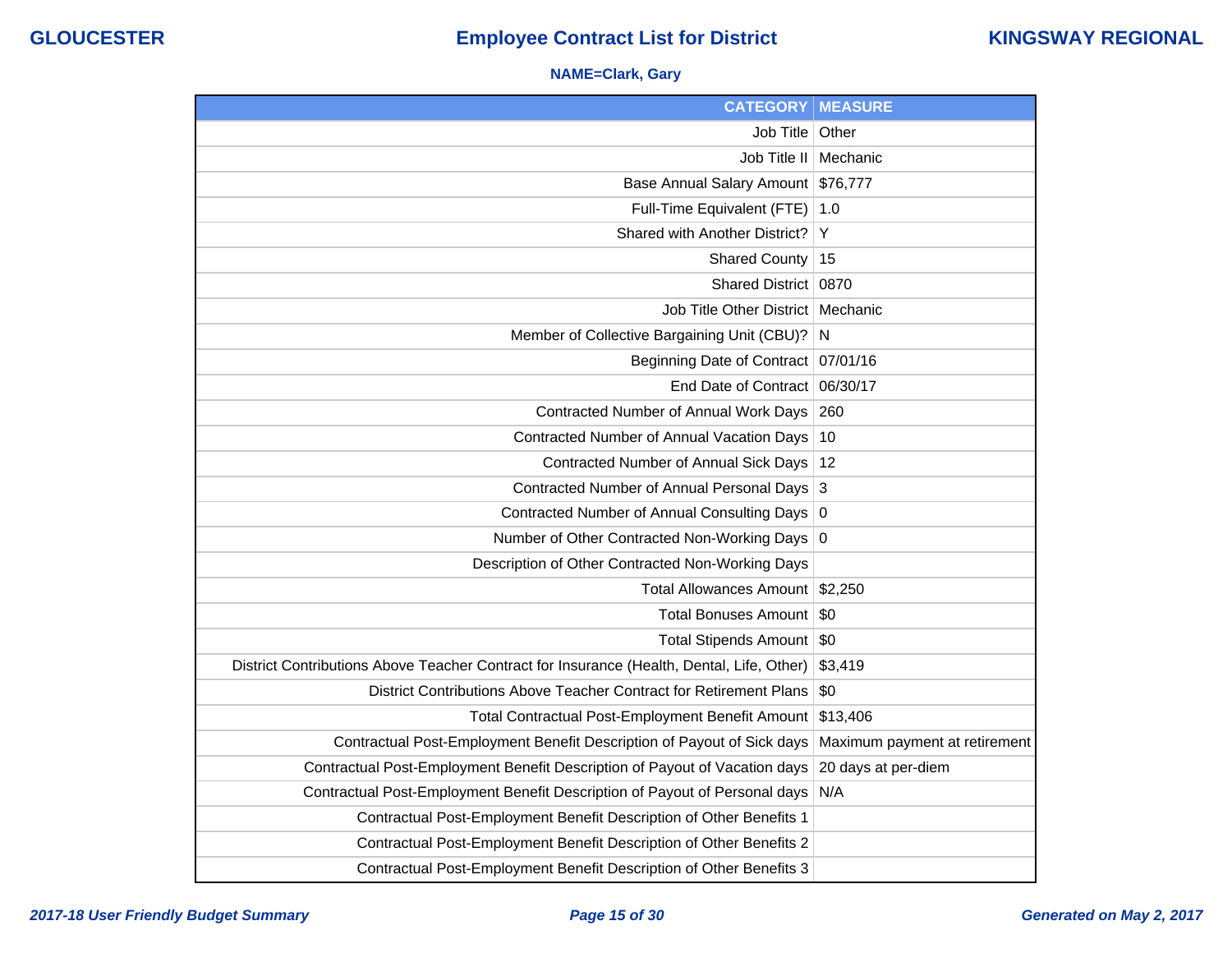### **NAME=Clark, Gary**

| <b>CATEGORY   MEASURE</b>                                                                      |  |
|------------------------------------------------------------------------------------------------|--|
| Total Other/In-Kind Remuneration Amount   \$0                                                  |  |
| Description of Other/In-Kind Remuneration Annual Option to Buyback Sick Time in Cash   N/A     |  |
| Description of Other/In-Kind Remuneration Annual Option to Buyback Vacation Time in Cash   N/A |  |
| Description of Other/In-Kind Remuneration Annual Option to Buyback Personal Time in Cash   N/A |  |
| Description of Other/In-Kind Remuneration Annual Option to Other Remuneration 1   N/A          |  |
| Description of Other/In-Kind Remuneration Annual Option to Other Remuneration 2   N/A          |  |
| Description of Other/In-Kind Remuneration Annual Option to Other Remuneration 3   N/A          |  |
| Additional Comment 1   N/A                                                                     |  |
| Additional Comment 2   N/A                                                                     |  |
| Additional Comment 3   N/A                                                                     |  |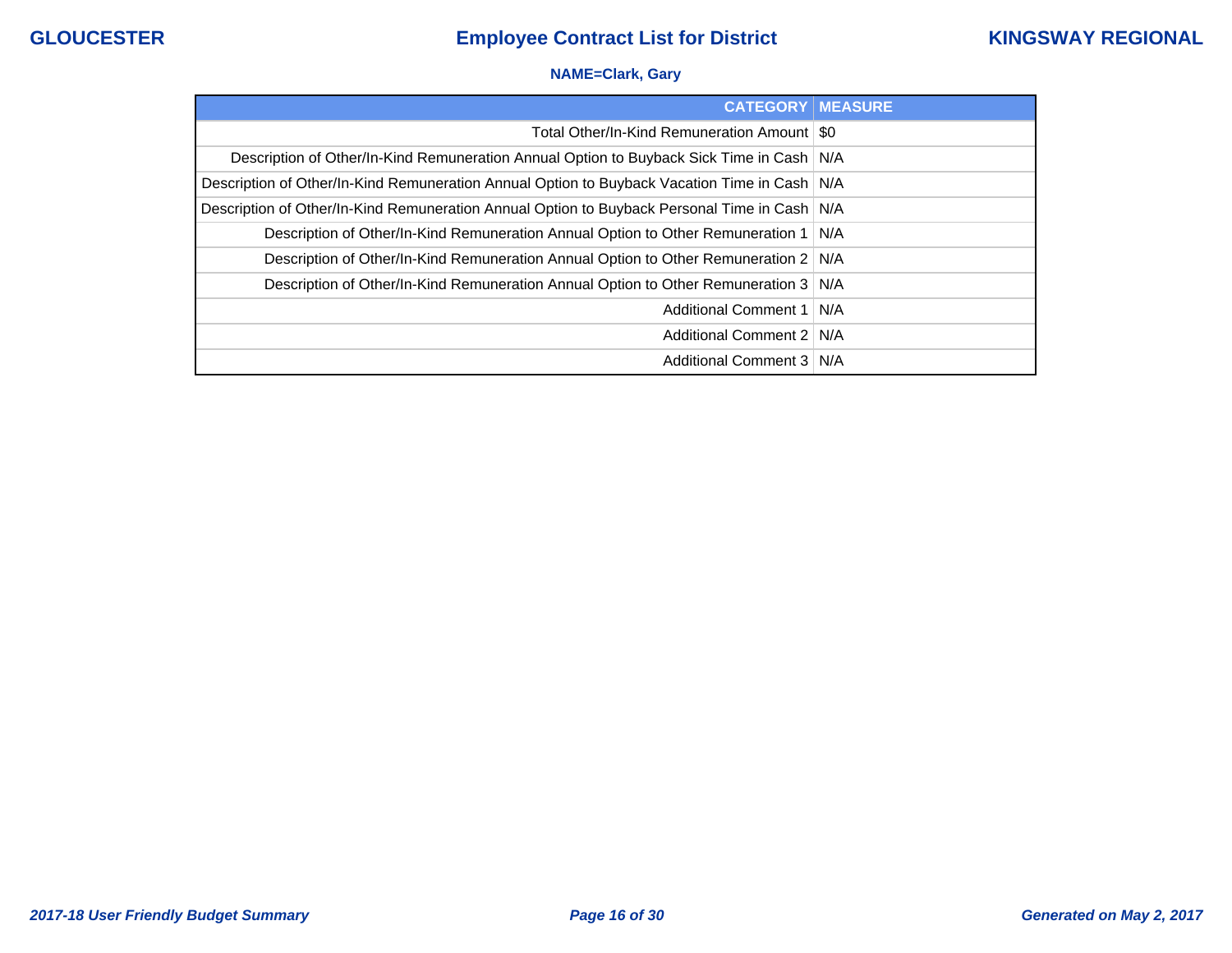### **NAME=Iocona, Robert**

| <b>CATEGORY</b>                                                                           | <b>MEASURE</b>                  |
|-------------------------------------------------------------------------------------------|---------------------------------|
| Job Title                                                                                 | <b>Information Technology</b>   |
| Job Title II                                                                              | Chief Technology Officer        |
| <b>Base Annual Salary Amount</b>                                                          | \$121,260                       |
| Full-Time Equivalent (FTE)                                                                | 1.0                             |
| Shared with Another District?                                                             | Y                               |
| <b>Shared County</b>                                                                      | 15                              |
| <b>Shared District</b>                                                                    | 4880                            |
| <b>Job Title Other District</b>                                                           | <b>Chief Technology Officer</b> |
| Member of Collective Bargaining Unit (CBU)?                                               | $\mathsf{N}$                    |
| Beginning Date of Contract                                                                | 07/01/16                        |
| End Date of Contract                                                                      | 06/30/17                        |
| Contracted Number of Annual Work Days                                                     | 260                             |
| Contracted Number of Annual Vacation Days                                                 | 20                              |
| Contracted Number of Annual Sick Days                                                     | 12                              |
| <b>Contracted Number of Annual Personal Days</b>                                          | $\overline{3}$                  |
| Contracted Number of Annual Consulting Days                                               | 0                               |
| Number of Other Contracted Non-Working Days                                               | 0                               |
| Description of Other Contracted Non-Working Days                                          |                                 |
| <b>Total Allowances Amount</b>                                                            | \$4,695                         |
| <b>Total Bonuses Amount</b>                                                               | \$0                             |
| Total Stipends Amount                                                                     | \$0                             |
| District Contributions Above Teacher Contract for Insurance (Health, Dental, Life, Other) | \$349                           |
| District Contributions Above Teacher Contract for Retirement Plans                        | \$0                             |
| Total Contractual Post-Employment Benefit Amount                                          | \$24,328                        |
| Contractual Post-Employment Benefit Description of Payout of Sick days                    | Maximum pay-out at retirement   |
| Contractual Post-Employment Benefit Description of Payout of Vacation days                | 20 days at per diem             |
| Contractual Post-Employment Benefit Description of Payout of Personal days                | N/A                             |
| Contractual Post-Employment Benefit Description of Other Benefits 1                       |                                 |
| Contractual Post-Employment Benefit Description of Other Benefits 2                       |                                 |
| Contractual Post-Employment Benefit Description of Other Benefits 3                       |                                 |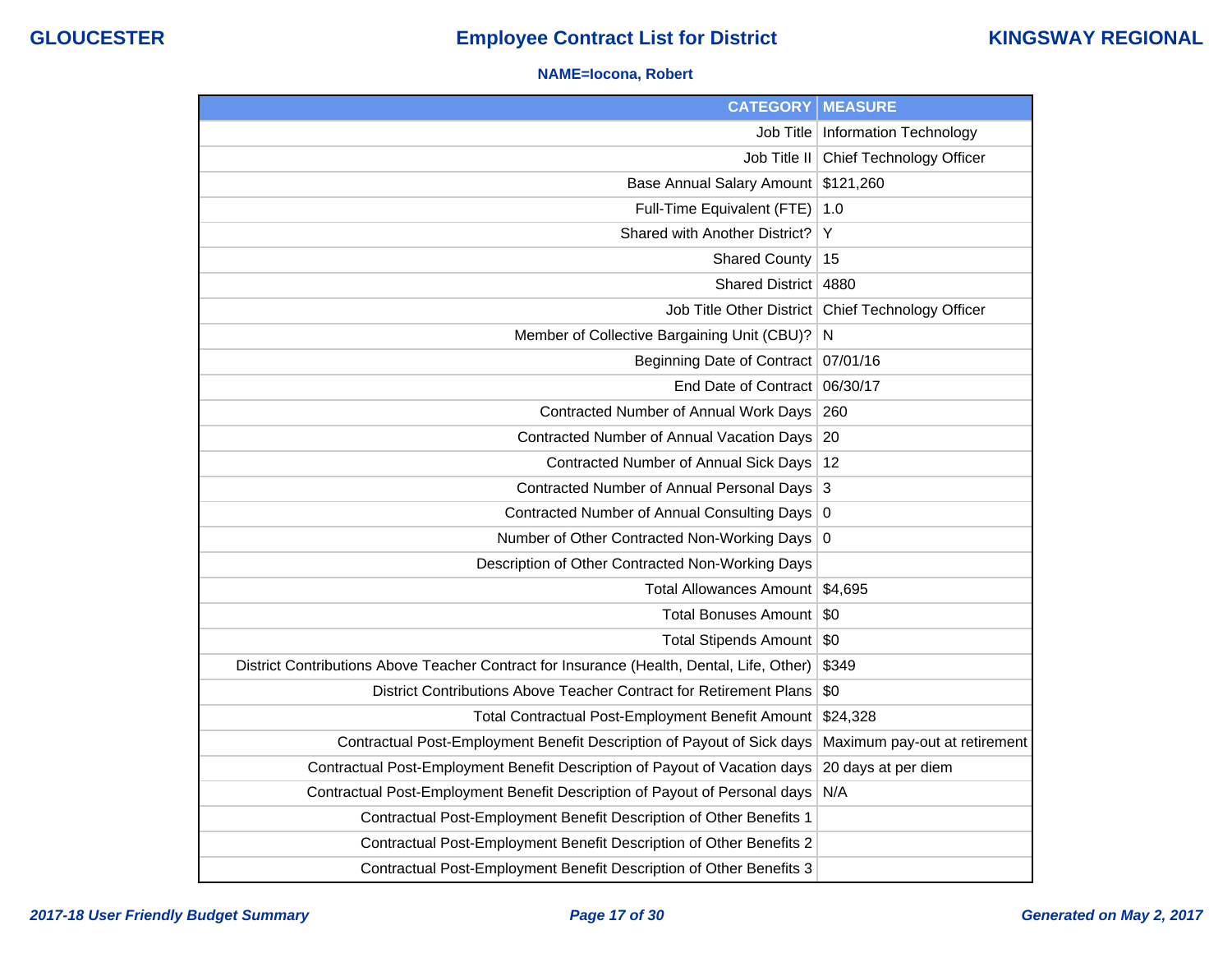### **NAME=Iocona, Robert**

| <b>CATEGORY   MEASURE</b>                                                                      |       |
|------------------------------------------------------------------------------------------------|-------|
| Total Other/In-Kind Remuneration Amount   \$0                                                  |       |
| Description of Other/In-Kind Remuneration Annual Option to Buyback Sick Time in Cash   N/A     |       |
| Description of Other/In-Kind Remuneration Annual Option to Buyback Vacation Time in Cash   N/A |       |
| Description of Other/In-Kind Remuneration Annual Option to Buyback Personal Time in Cash   N/A |       |
| Description of Other/In-Kind Remuneration Annual Option to Other Remuneration 1   N/A          |       |
| Description of Other/In-Kind Remuneration Annual Option to Other Remuneration 2 N/A            |       |
| Description of Other/In-Kind Remuneration Annual Option to Other Remuneration 3                | ∣ N/A |
| Additional Comment 1   N/A                                                                     |       |
| Additional Comment 2                                                                           | N/A   |
| Additional Comment 3   N/A                                                                     |       |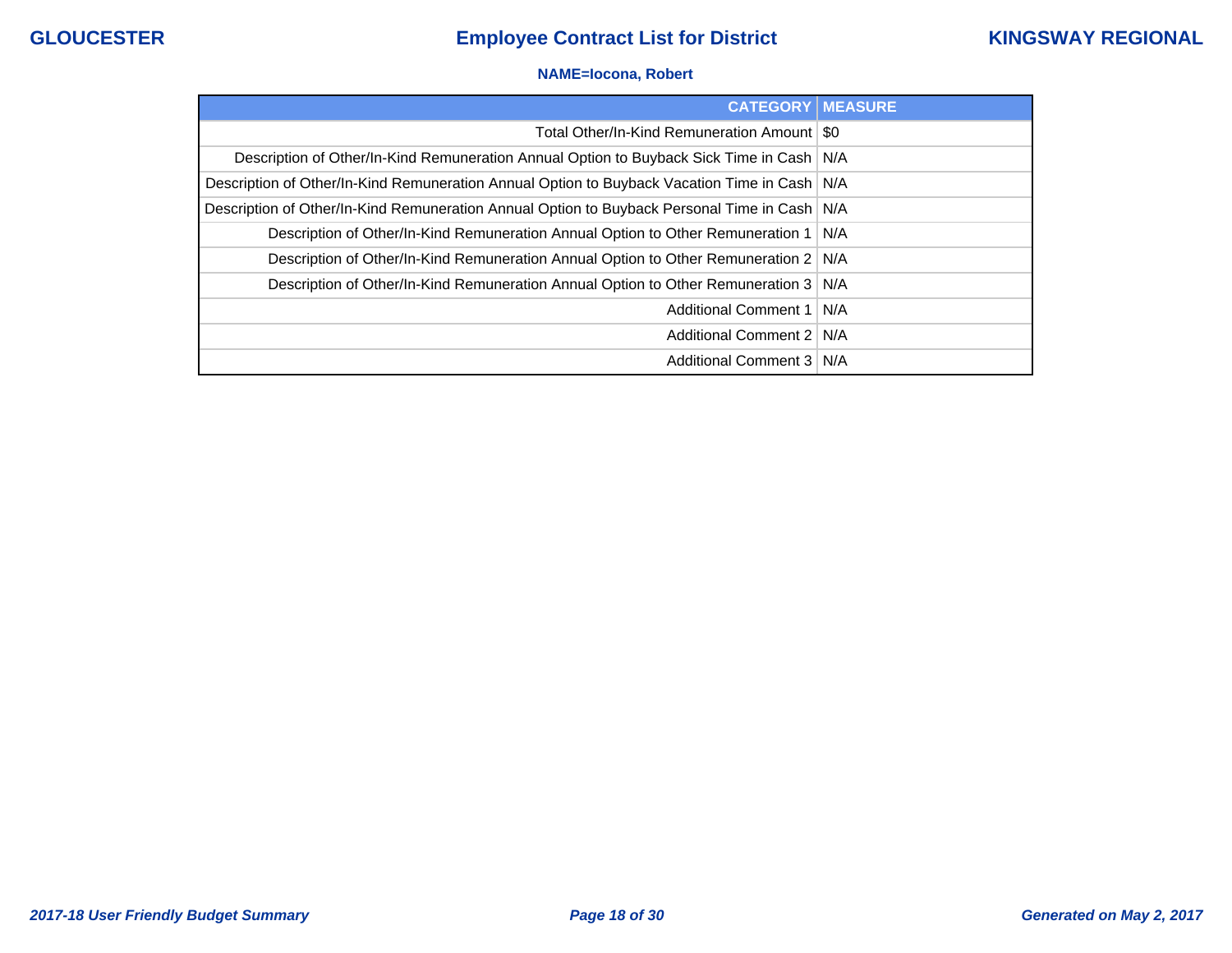### **NAME=Jackson-Hill, Kathleen**

| <b>CATEGORY   MEASURE</b>                                                                 |                                                     |
|-------------------------------------------------------------------------------------------|-----------------------------------------------------|
|                                                                                           | Job Title   Coordinator/Director/Manager/Supervisor |
|                                                                                           | Job Title II   Human Resources Manager              |
| Base Annual Salary Amount \$107,000                                                       |                                                     |
| Full-Time Equivalent (FTE)                                                                | 1.0                                                 |
| Shared with Another District?                                                             | Y                                                   |
| <b>Shared County</b>                                                                      | 15                                                  |
| Shared District   4880                                                                    |                                                     |
| Job Title Other District   HR Manager                                                     |                                                     |
| Member of Collective Bargaining Unit (CBU)?                                               | N                                                   |
| Beginning Date of Contract 11/01/16                                                       |                                                     |
| End Date of Contract 06/30/17                                                             |                                                     |
| Contracted Number of Annual Work Days   260                                               |                                                     |
| Contracted Number of Annual Vacation Days 20                                              |                                                     |
| Contracted Number of Annual Sick Days   12                                                |                                                     |
| Contracted Number of Annual Personal Days 3                                               |                                                     |
| Contracted Number of Annual Consulting Days 0                                             |                                                     |
| Number of Other Contracted Non-Working Days 0                                             |                                                     |
| Description of Other Contracted Non-Working Days                                          |                                                     |
| Total Allowances Amount \$2,490                                                           |                                                     |
| Total Bonuses Amount   \$0                                                                |                                                     |
| Total Stipends Amount   \$0                                                               |                                                     |
| District Contributions Above Teacher Contract for Insurance (Health, Dental, Life, Other) | \$319                                               |
| District Contributions Above Teacher Contract for Retirement Plans                        | \$0                                                 |
| Total Contractual Post-Employment Benefit Amount   \$23,231                               |                                                     |
| Contractual Post-Employment Benefit Description of Payout of Sick days                    | Maximum pay-out at retirement                       |
| Contractual Post-Employment Benefit Description of Payout of Vacation days                | 20 days at per-diem                                 |
| Contractual Post-Employment Benefit Description of Payout of Personal days N/A            |                                                     |
| Contractual Post-Employment Benefit Description of Other Benefits 1                       |                                                     |
| Contractual Post-Employment Benefit Description of Other Benefits 2                       |                                                     |
| Contractual Post-Employment Benefit Description of Other Benefits 3                       |                                                     |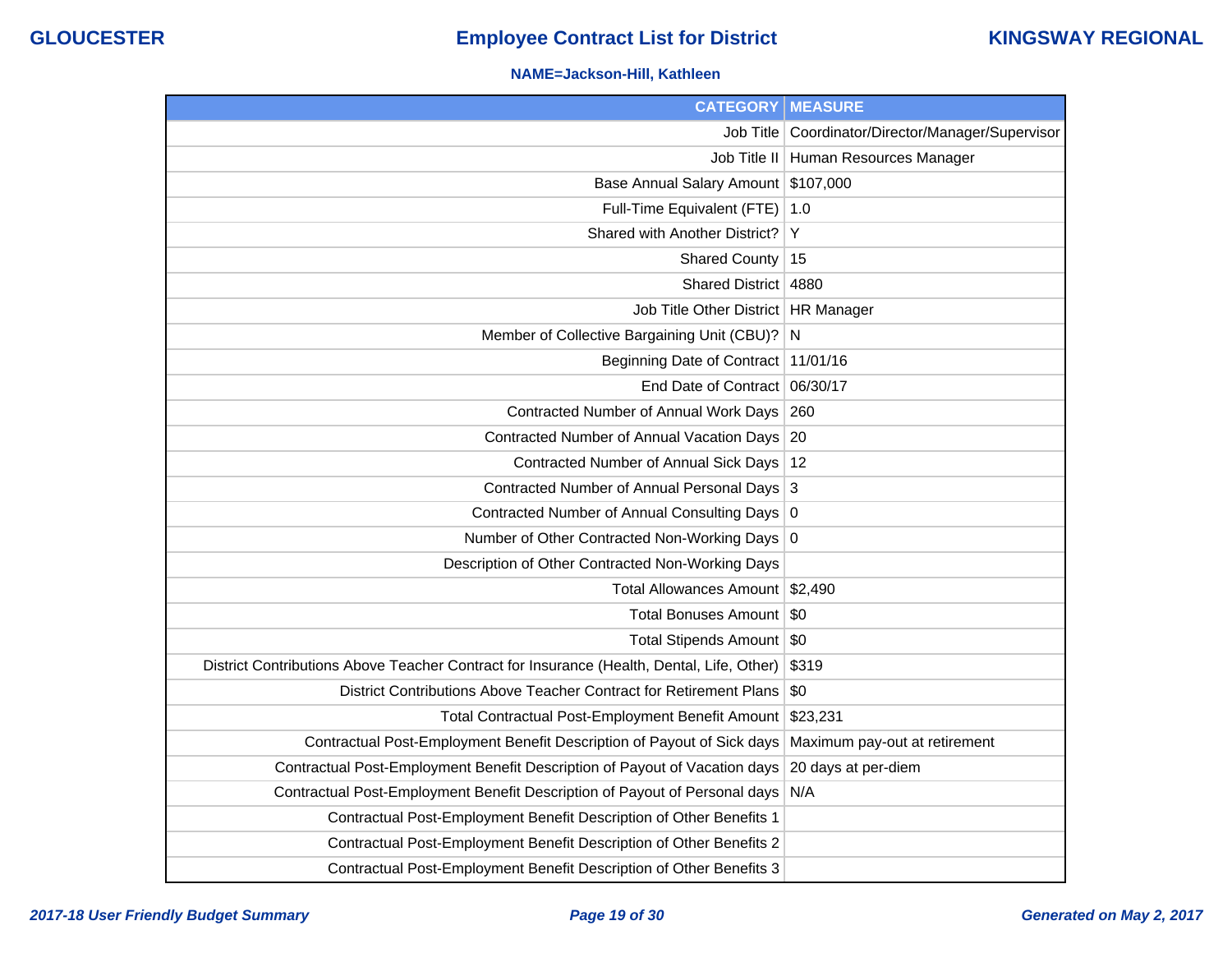### **NAME=Jackson-Hill, Kathleen**

| <b>CATEGORY   MEASURE</b>                                                                      |     |
|------------------------------------------------------------------------------------------------|-----|
| Total Other/In-Kind Remuneration Amount   \$0                                                  |     |
| Description of Other/In-Kind Remuneration Annual Option to Buyback Sick Time in Cash   N/A     |     |
| Description of Other/In-Kind Remuneration Annual Option to Buyback Vacation Time in Cash   N/A |     |
| Description of Other/In-Kind Remuneration Annual Option to Buyback Personal Time in Cash   N/A |     |
| Description of Other/In-Kind Remuneration Annual Option to Other Remuneration 1                | N/A |
| Description of Other/In-Kind Remuneration Annual Option to Other Remuneration 2   N/A          |     |
| Description of Other/In-Kind Remuneration Annual Option to Other Remuneration 3   N/A          |     |
| Additional Comment 1   N/A                                                                     |     |
| Additional Comment 2   N/A                                                                     |     |
| Additional Comment 3   N/A                                                                     |     |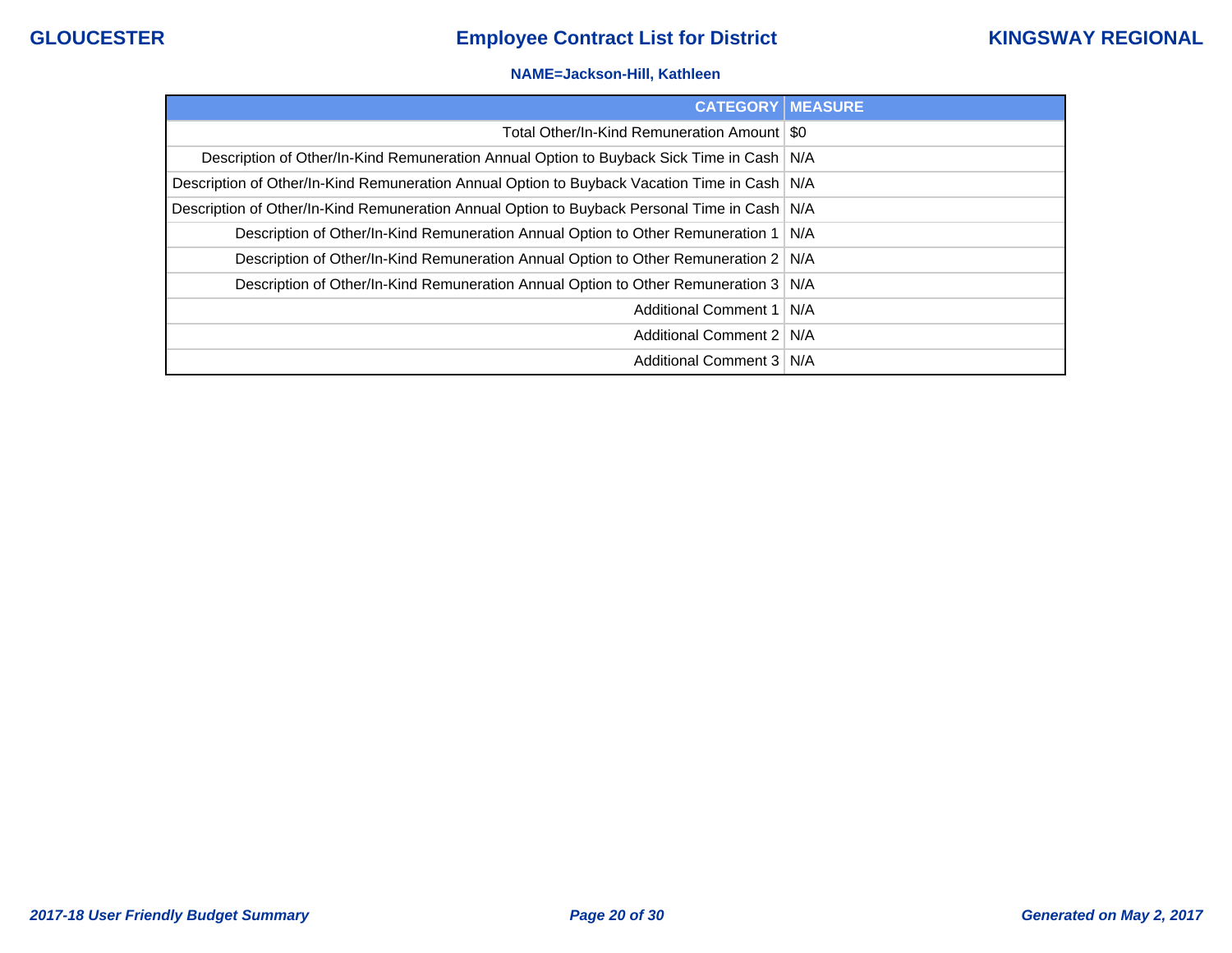### **NAME=Lavender, James**

| <b>CATEGORY   MEASURE</b>                                                                 |                              |
|-------------------------------------------------------------------------------------------|------------------------------|
| Job Title                                                                                 | Superintendent               |
| Job Title II                                                                              |                              |
| <b>Base Annual Salary Amount</b>                                                          | \$167,500                    |
| Full-Time Equivalent (FTE)                                                                | 1.0                          |
| Shared with Another District?                                                             | Y                            |
| <b>Shared County</b>                                                                      | 15                           |
| <b>Shared District</b>                                                                    | 4880                         |
| Job Title Other District                                                                  | Superintendent               |
| Member of Collective Bargaining Unit (CBU)?                                               | N                            |
| <b>Beginning Date of Contract</b>                                                         | 07/01/16                     |
| End Date of Contract                                                                      | 06/30/20                     |
| Contracted Number of Annual Work Days                                                     | 260                          |
| Contracted Number of Annual Vacation Days                                                 | 20                           |
| Contracted Number of Annual Sick Days                                                     | 12                           |
| Contracted Number of Annual Personal Days                                                 | 3                            |
| Contracted Number of Annual Consulting Days                                               | $\mathbf 0$                  |
| Number of Other Contracted Non-Working Days                                               | 0                            |
| Description of Other Contracted Non-Working Days                                          |                              |
| <b>Total Allowances Amount</b>                                                            | \$8,554                      |
| <b>Total Bonuses Amount</b>                                                               | \$0                          |
| Total Stipends Amount   \$0                                                               |                              |
| District Contributions Above Teacher Contract for Insurance (Health, Dental, Life, Other) | \$7,769                      |
| District Contributions Above Teacher Contract for Retirement Plans                        | \$0                          |
| Total Contractual Post-Employment Benefit Amount                                          | \$27,885                     |
| Contractual Post-Employment Benefit Description of Payout of Sick days                    | Maximum payout at retirement |
| Contractual Post-Employment Benefit Description of Payout of Vacation days                | 20 days at per diem          |
| Contractual Post-Employment Benefit Description of Payout of Personal days                | N/A                          |
| Contractual Post-Employment Benefit Description of Other Benefits 1                       |                              |
| Contractual Post-Employment Benefit Description of Other Benefits 2                       |                              |
| Contractual Post-Employment Benefit Description of Other Benefits 3                       |                              |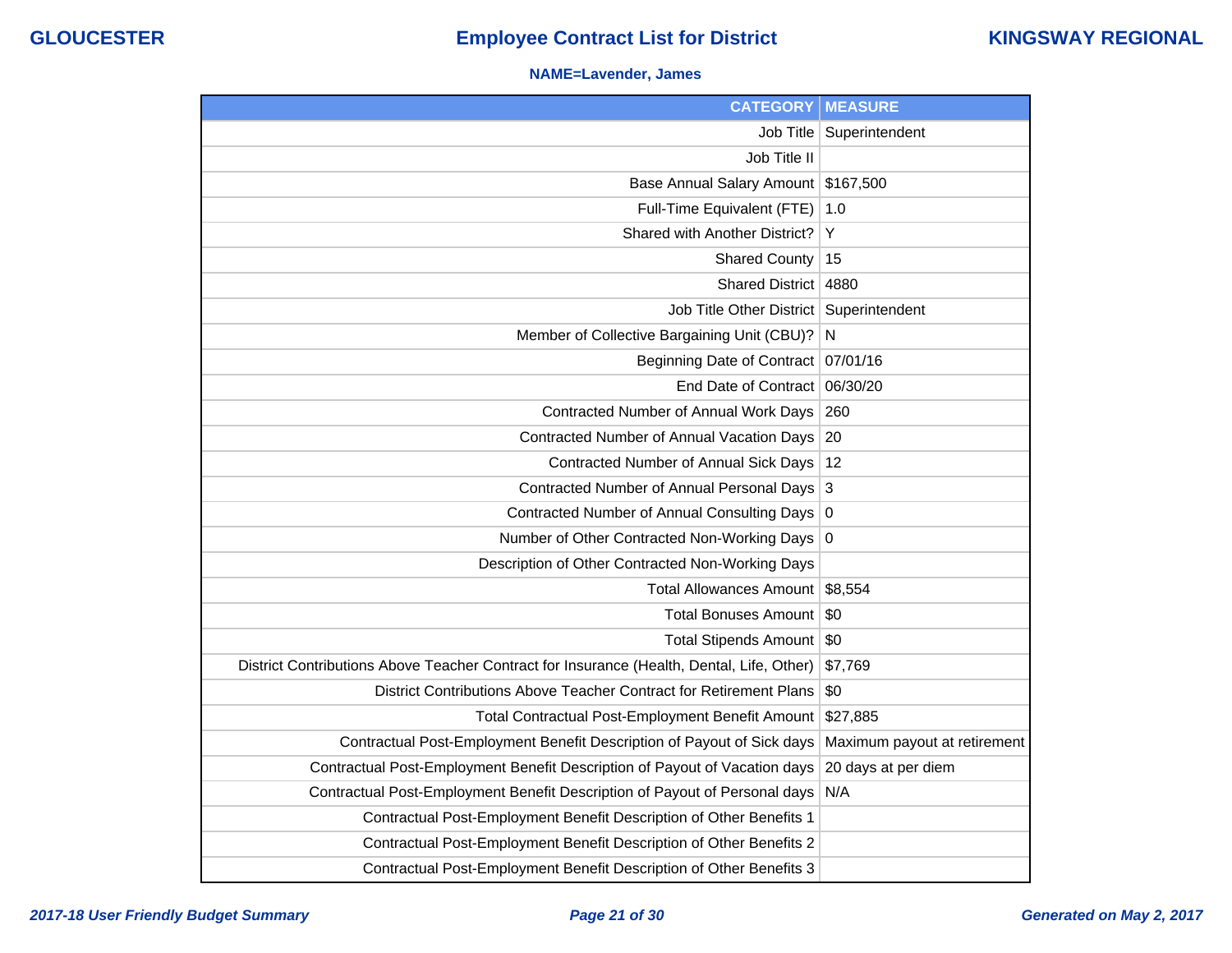### **NAME=Lavender, James**

| <b>CATEGORY   MEASURE</b>                                                                      |     |
|------------------------------------------------------------------------------------------------|-----|
| Total Other/In-Kind Remuneration Amount   \$0                                                  |     |
| Description of Other/In-Kind Remuneration Annual Option to Buyback Sick Time in Cash           | N/A |
| Description of Other/In-Kind Remuneration Annual Option to Buyback Vacation Time in Cash   N/A |     |
| Description of Other/In-Kind Remuneration Annual Option to Buyback Personal Time in Cash   N/A |     |
| Description of Other/In-Kind Remuneration Annual Option to Other Remuneration 1   N/A          |     |
| Description of Other/In-Kind Remuneration Annual Option to Other Remuneration 2   N/A          |     |
| Description of Other/In-Kind Remuneration Annual Option to Other Remuneration 3                | N/A |
| Additional Comment 1   N/A                                                                     |     |
| Additional Comment 2                                                                           | N/A |
| Additional Comment 3   N/A                                                                     |     |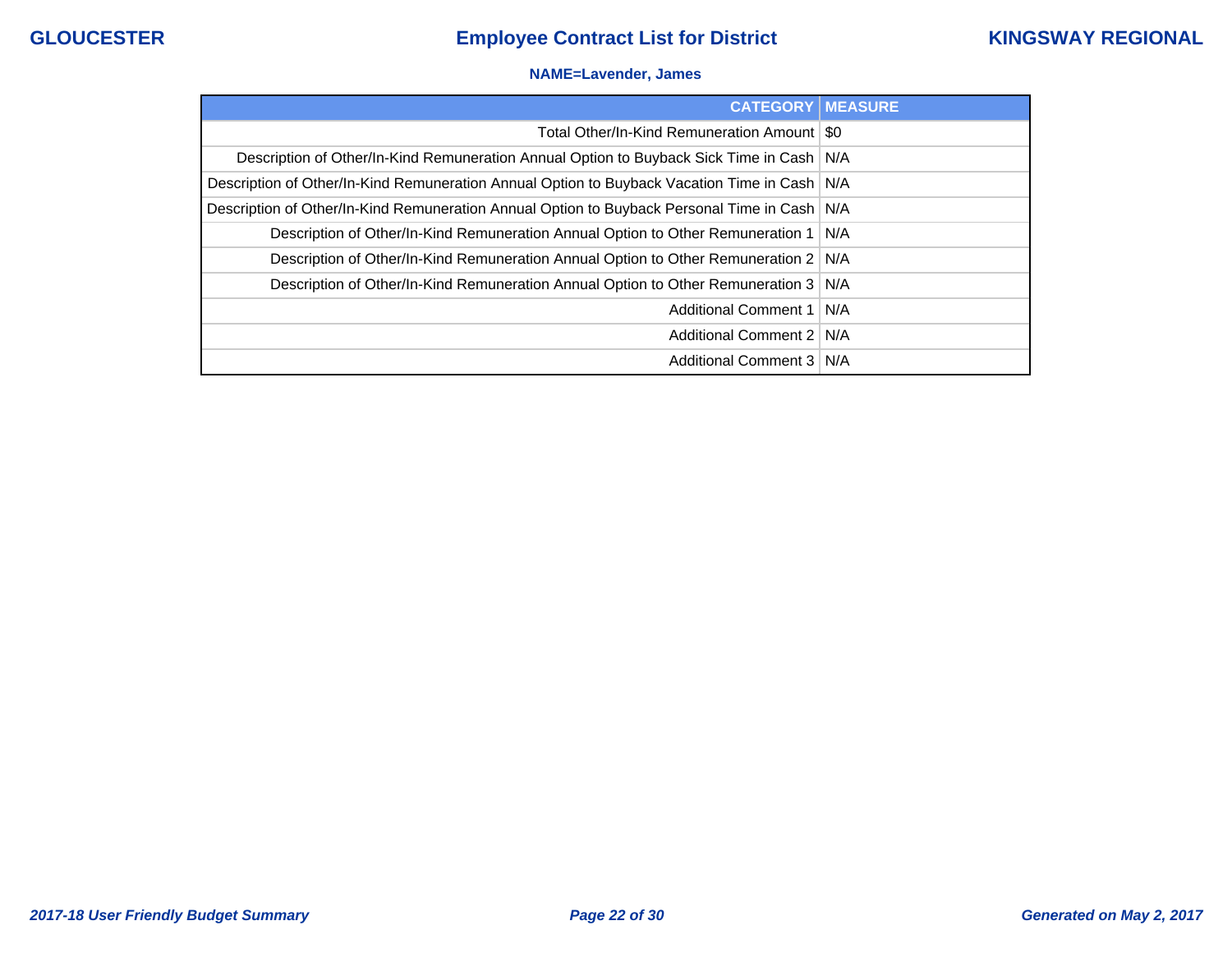### **NAME=Lore, Lawrence**

| <b>CATEGORY   MEASURE</b>                                                                 |                                                       |
|-------------------------------------------------------------------------------------------|-------------------------------------------------------|
| Job Title                                                                                 | Coordinator/Director/Manager/Supervisor               |
| Job Title II                                                                              | Supv of Buildings&Grounds                             |
| Base Annual Salary Amount                                                                 | \$95,958                                              |
| Full-Time Equivalent (FTE)                                                                | 1.0                                                   |
| Shared with Another District?                                                             | Y                                                     |
| <b>Shared County</b>                                                                      | 15                                                    |
| Shared District   4880                                                                    |                                                       |
|                                                                                           | Job Title Other District   Supv of Buildings& Grounds |
| Member of Collective Bargaining Unit (CBU)?                                               | N                                                     |
| Beginning Date of Contract 07/01/16                                                       |                                                       |
| End Date of Contract 06/30/17                                                             |                                                       |
| Contracted Number of Annual Work Days                                                     | 260                                                   |
| Contracted Number of Annual Vacation Days 20                                              |                                                       |
| Contracted Number of Annual Sick Days   12                                                |                                                       |
| Contracted Number of Annual Personal Days 3                                               |                                                       |
| Contracted Number of Annual Consulting Days 0                                             |                                                       |
| Number of Other Contracted Non-Working Days 0                                             |                                                       |
| Description of Other Contracted Non-Working Days                                          |                                                       |
| Total Allowances Amount \$2,300                                                           |                                                       |
| Total Bonuses Amount   \$0                                                                |                                                       |
| Total Stipends Amount   \$0                                                               |                                                       |
| District Contributions Above Teacher Contract for Insurance (Health, Dental, Life, Other) | \$9,169                                               |
| District Contributions Above Teacher Contract for Retirement Plans                        | \$0                                                   |
| Total Contractual Post-Employment Benefit Amount                                          | \$22,381                                              |
| Contractual Post-Employment Benefit Description of Payout of Sick days                    | Maximum pay-out at retirement                         |
| Contractual Post-Employment Benefit Description of Payout of Vacation days                | 20 days at per-diem                                   |
| Contractual Post-Employment Benefit Description of Payout of Personal days N/A            |                                                       |
| Contractual Post-Employment Benefit Description of Other Benefits 1                       |                                                       |
| Contractual Post-Employment Benefit Description of Other Benefits 2                       |                                                       |
| Contractual Post-Employment Benefit Description of Other Benefits 3                       |                                                       |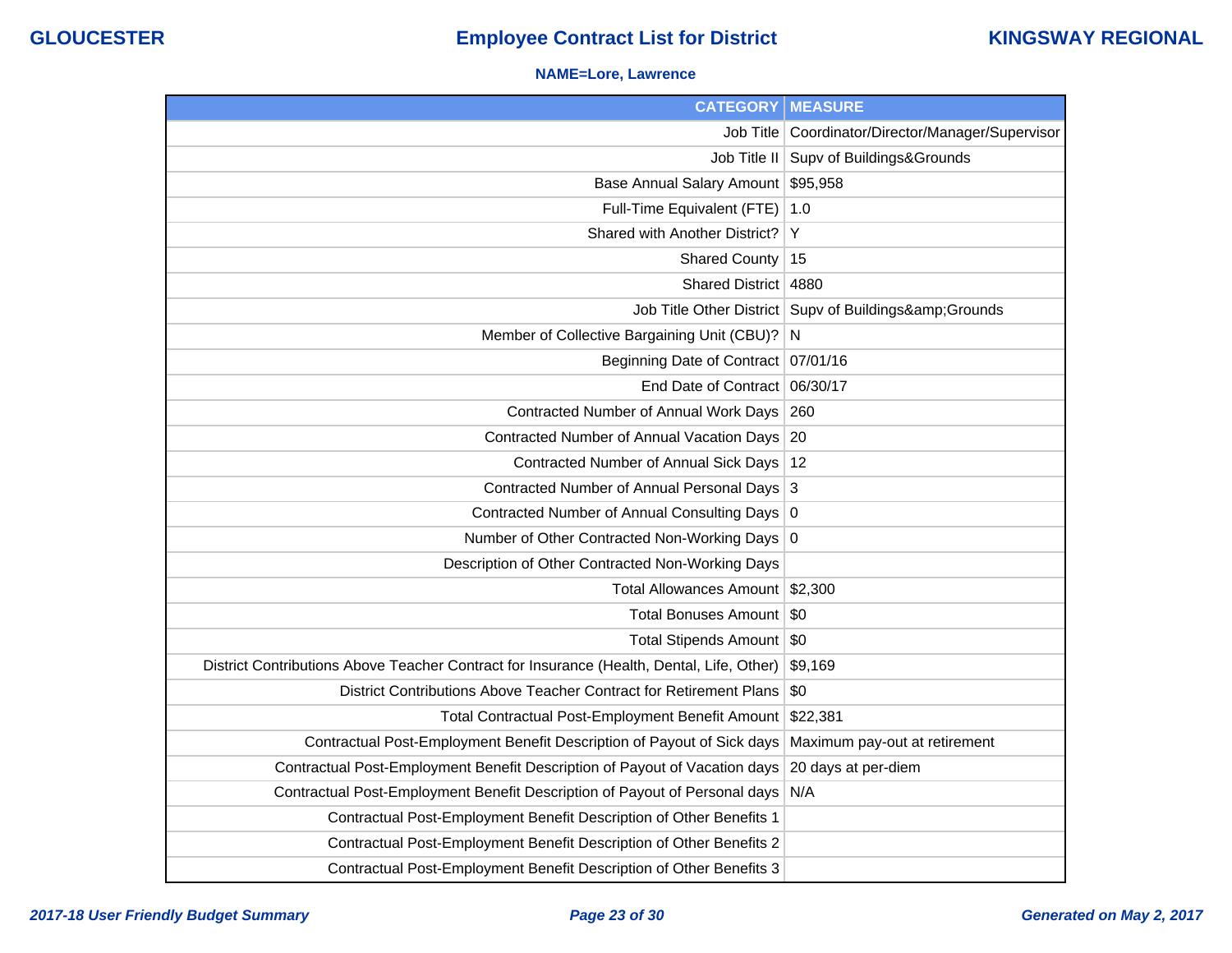### **NAME=Lore, Lawrence**

| <b>CATEGORY   MEASURE</b>                                                                      |  |
|------------------------------------------------------------------------------------------------|--|
| Total Other/In-Kind Remuneration Amount   \$0                                                  |  |
| Description of Other/In-Kind Remuneration Annual Option to Buyback Sick Time in Cash   N/A     |  |
| Description of Other/In-Kind Remuneration Annual Option to Buyback Vacation Time in Cash   N/A |  |
| Description of Other/In-Kind Remuneration Annual Option to Buyback Personal Time in Cash   N/A |  |
| Description of Other/In-Kind Remuneration Annual Option to Other Remuneration 1   N/A          |  |
| Description of Other/In-Kind Remuneration Annual Option to Other Remuneration 2   N/A          |  |
| Description of Other/In-Kind Remuneration Annual Option to Other Remuneration 3   N/A          |  |
| Additional Comment 1   N/A                                                                     |  |
| Additional Comment 2   N/A                                                                     |  |
| Additional Comment 3   N/A                                                                     |  |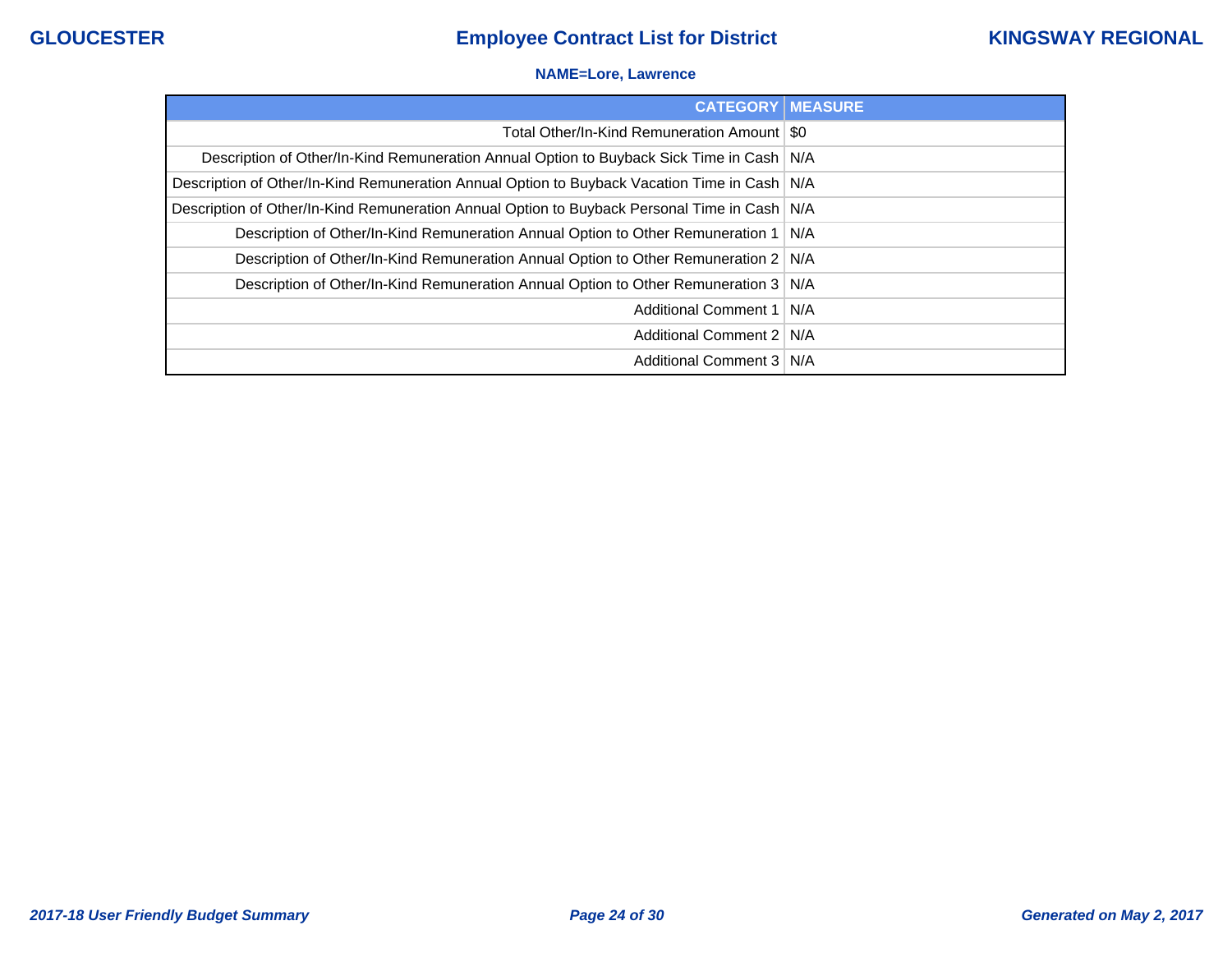### **NAME=Schimpf, Jason**

| <b>CATEGORY</b>                                                                           | <b>MEASURE</b>                  |
|-------------------------------------------------------------------------------------------|---------------------------------|
| Job Title                                                                                 | <b>Business Administrator</b>   |
| Job Title II                                                                              |                                 |
| Base Annual Salary Amount                                                                 | \$153,432                       |
| Full-Time Equivalent (FTE)                                                                | 1.0                             |
| Shared with Another District?                                                             | Y                               |
| <b>Shared County</b>                                                                      | 15                              |
| <b>Shared District</b>                                                                    | 4880                            |
| Job Title Other District                                                                  | <b>Business Administrator</b>   |
| Member of Collective Bargaining Unit (CBU)?                                               | N                               |
| Beginning Date of Contract                                                                | 07/01/16                        |
| End Date of Contract                                                                      | 06/30/17                        |
| Contracted Number of Annual Work Days                                                     | 260                             |
| Contracted Number of Annual Vacation Days                                                 | 20                              |
| Contracted Number of Annual Sick Days                                                     | 12                              |
| Contracted Number of Annual Personal Days                                                 | 3                               |
| Contracted Number of Annual Consulting Days 0                                             |                                 |
| Number of Other Contracted Non-Working Days                                               | 0                               |
| Description of Other Contracted Non-Working Days                                          |                                 |
| Total Allowances Amount   \$2,590                                                         |                                 |
| Total Bonuses Amount   \$0                                                                |                                 |
| Total Stipends Amount   \$0                                                               |                                 |
| District Contributions Above Teacher Contract for Insurance (Health, Dental, Life, Other) | \$619                           |
| District Contributions Above Teacher Contract for Retirement Plans                        | \$0                             |
| Total Contractual Post-Employment Benefit Amount                                          | \$26,802                        |
| Contractual Post-Employment Benefit Description of Payout of Sick days                    | Maximum allowable at retirement |
| Contractual Post-Employment Benefit Description of Payout of Vacation days                | 20 days at per diem             |
| Contractual Post-Employment Benefit Description of Payout of Personal days                | N/A                             |
| Contractual Post-Employment Benefit Description of Other Benefits 1                       |                                 |
| Contractual Post-Employment Benefit Description of Other Benefits 2                       |                                 |
| Contractual Post-Employment Benefit Description of Other Benefits 3                       |                                 |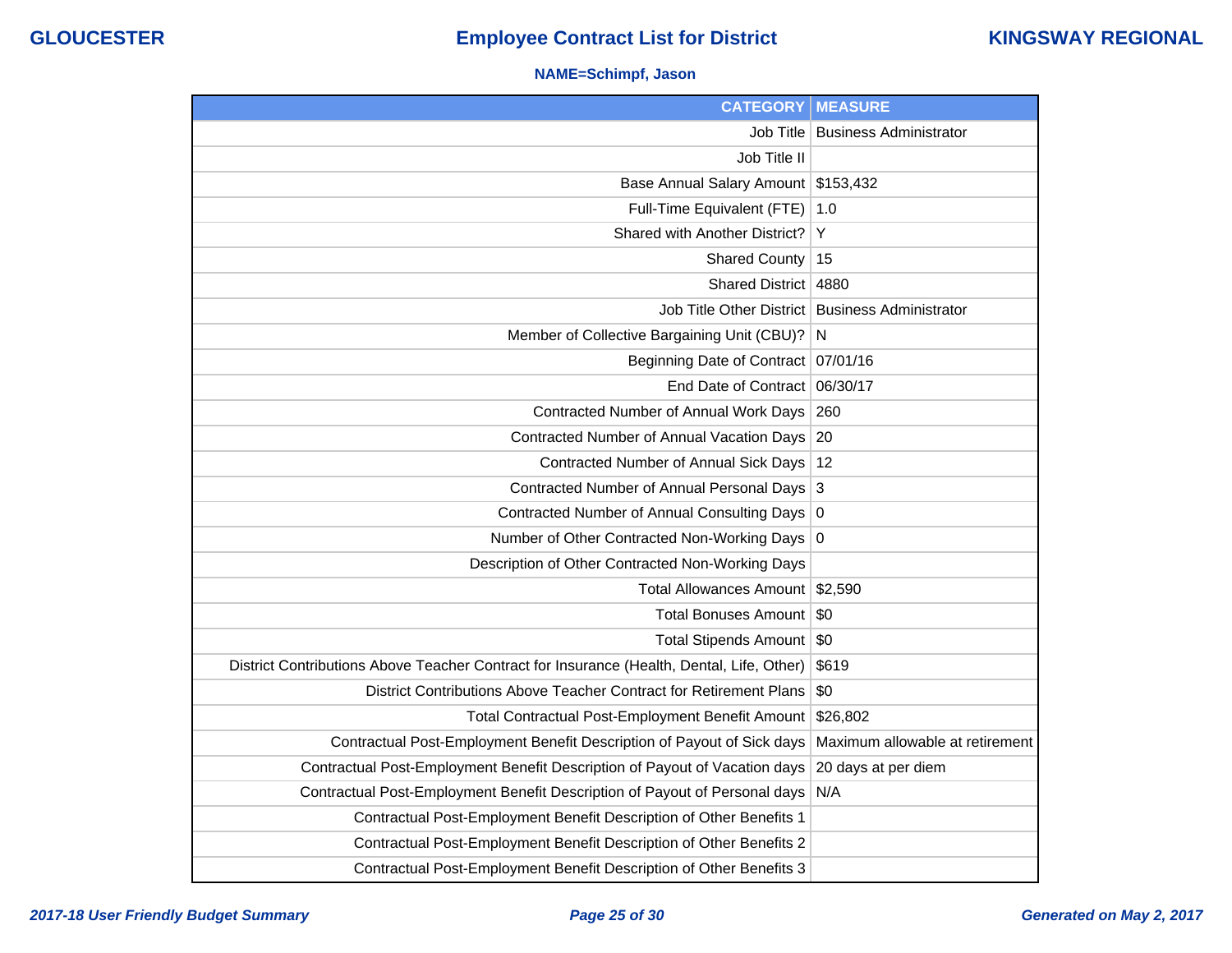### **NAME=Schimpf, Jason**

| <b>CATEGORY MEASURE</b>                                                                        |  |
|------------------------------------------------------------------------------------------------|--|
| Total Other/In-Kind Remuneration Amount   \$0                                                  |  |
| Description of Other/In-Kind Remuneration Annual Option to Buyback Sick Time in Cash   N/A     |  |
| Description of Other/In-Kind Remuneration Annual Option to Buyback Vacation Time in Cash   N/A |  |
| Description of Other/In-Kind Remuneration Annual Option to Buyback Personal Time in Cash   N/A |  |
| Description of Other/In-Kind Remuneration Annual Option to Other Remuneration 1   N/A          |  |
| Description of Other/In-Kind Remuneration Annual Option to Other Remuneration 2   N/A          |  |
| Description of Other/In-Kind Remuneration Annual Option to Other Remuneration 3   N/A          |  |
| Additional Comment 1   N/A                                                                     |  |
| Additional Comment 2   N/A                                                                     |  |
| Additional Comment 3   N/A                                                                     |  |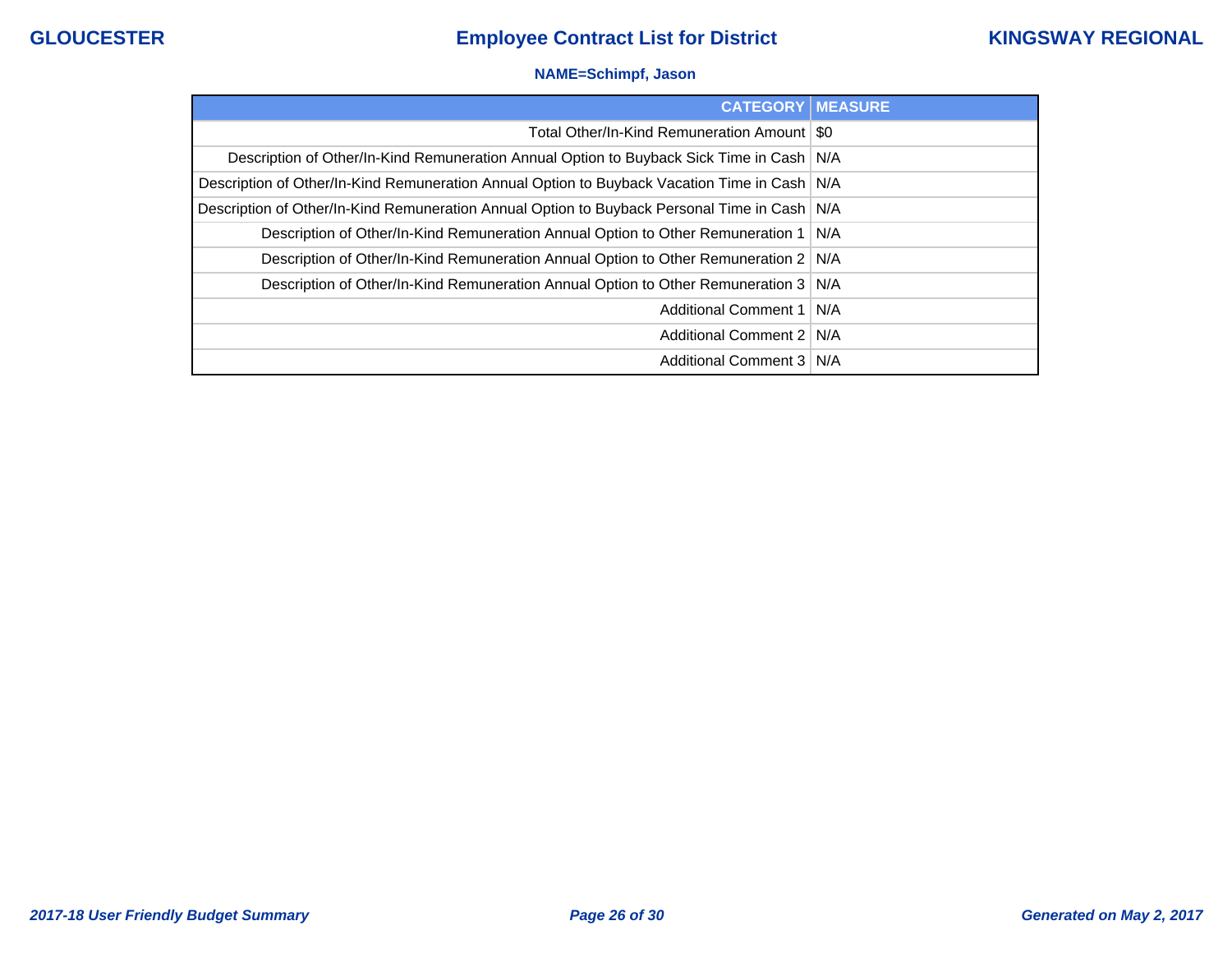### **NAME=Schneck, Michael**

| <b>CATEGORY   MEASURE</b>                                                                 |                                                   |
|-------------------------------------------------------------------------------------------|---------------------------------------------------|
| Job Title                                                                                 | Coordinator/Director/Manager/Supervisor           |
| Job Title II                                                                              | Supv of Student Transport                         |
| Base Annual Salary Amount                                                                 | \$84,563                                          |
| Full-Time Equivalent (FTE)                                                                | 1.0                                               |
| Shared with Another District?                                                             | Y                                                 |
| <b>Shared County</b>                                                                      | 15                                                |
| Shared District 4880                                                                      |                                                   |
|                                                                                           | Job Title Other District   Supv of Student Transp |
| Member of Collective Bargaining Unit (CBU)?                                               | N                                                 |
| Beginning Date of Contract   07/01/16                                                     |                                                   |
| End Date of Contract 06/30/17                                                             |                                                   |
| Contracted Number of Annual Work Days                                                     | 260                                               |
| Contracted Number of Annual Vacation Days 20                                              |                                                   |
| Contracted Number of Annual Sick Days   12                                                |                                                   |
| Contracted Number of Annual Personal Days 3                                               |                                                   |
| Contracted Number of Annual Consulting Days 0                                             |                                                   |
| Number of Other Contracted Non-Working Days 0                                             |                                                   |
| Description of Other Contracted Non-Working Days                                          |                                                   |
| Total Allowances Amount \$1,700                                                           |                                                   |
| Total Bonuses Amount                                                                      | \$0                                               |
| Total Stipends Amount   \$0                                                               |                                                   |
| District Contributions Above Teacher Contract for Insurance (Health, Dental, Life, Other) | \$164                                             |
| District Contributions Above Teacher Contract for Retirement Plans                        | \$0                                               |
| Total Contractual Post-Employment Benefit Amount                                          | \$21,505                                          |
| Contractual Post-Employment Benefit Description of Payout of Sick days                    | Maximum payout at retirement                      |
| Contractual Post-Employment Benefit Description of Payout of Vacation days                | 20 days at per-diem                               |
| Contractual Post-Employment Benefit Description of Payout of Personal days                | N/A                                               |
| Contractual Post-Employment Benefit Description of Other Benefits 1                       |                                                   |
| Contractual Post-Employment Benefit Description of Other Benefits 2                       |                                                   |
| Contractual Post-Employment Benefit Description of Other Benefits 3                       |                                                   |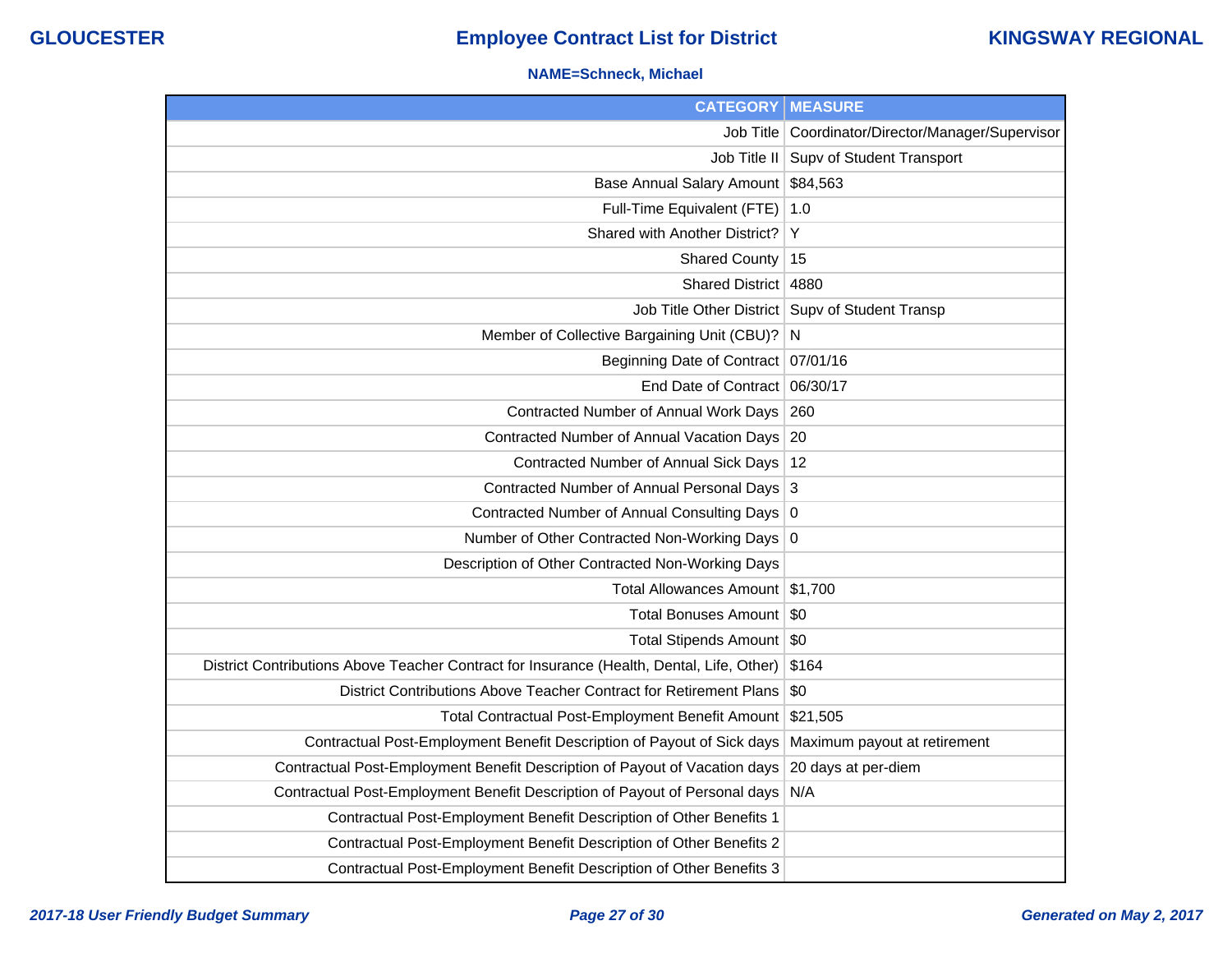### **NAME=Schneck, Michael**

| <b>CATEGORY   MEASURE</b>                                                                      |  |
|------------------------------------------------------------------------------------------------|--|
| Total Other/In-Kind Remuneration Amount   \$0                                                  |  |
| Description of Other/In-Kind Remuneration Annual Option to Buyback Sick Time in Cash   N/A     |  |
| Description of Other/In-Kind Remuneration Annual Option to Buyback Vacation Time in Cash   N/A |  |
| Description of Other/In-Kind Remuneration Annual Option to Buyback Personal Time in Cash   N/A |  |
| Description of Other/In-Kind Remuneration Annual Option to Other Remuneration 1   N/A          |  |
| Description of Other/In-Kind Remuneration Annual Option to Other Remuneration 2   N/A          |  |
| Description of Other/In-Kind Remuneration Annual Option to Other Remuneration 3 N/A            |  |
| Additional Comment 1   N/A                                                                     |  |
| Additional Comment 2   N/A                                                                     |  |
| Additional Comment 3   N/A                                                                     |  |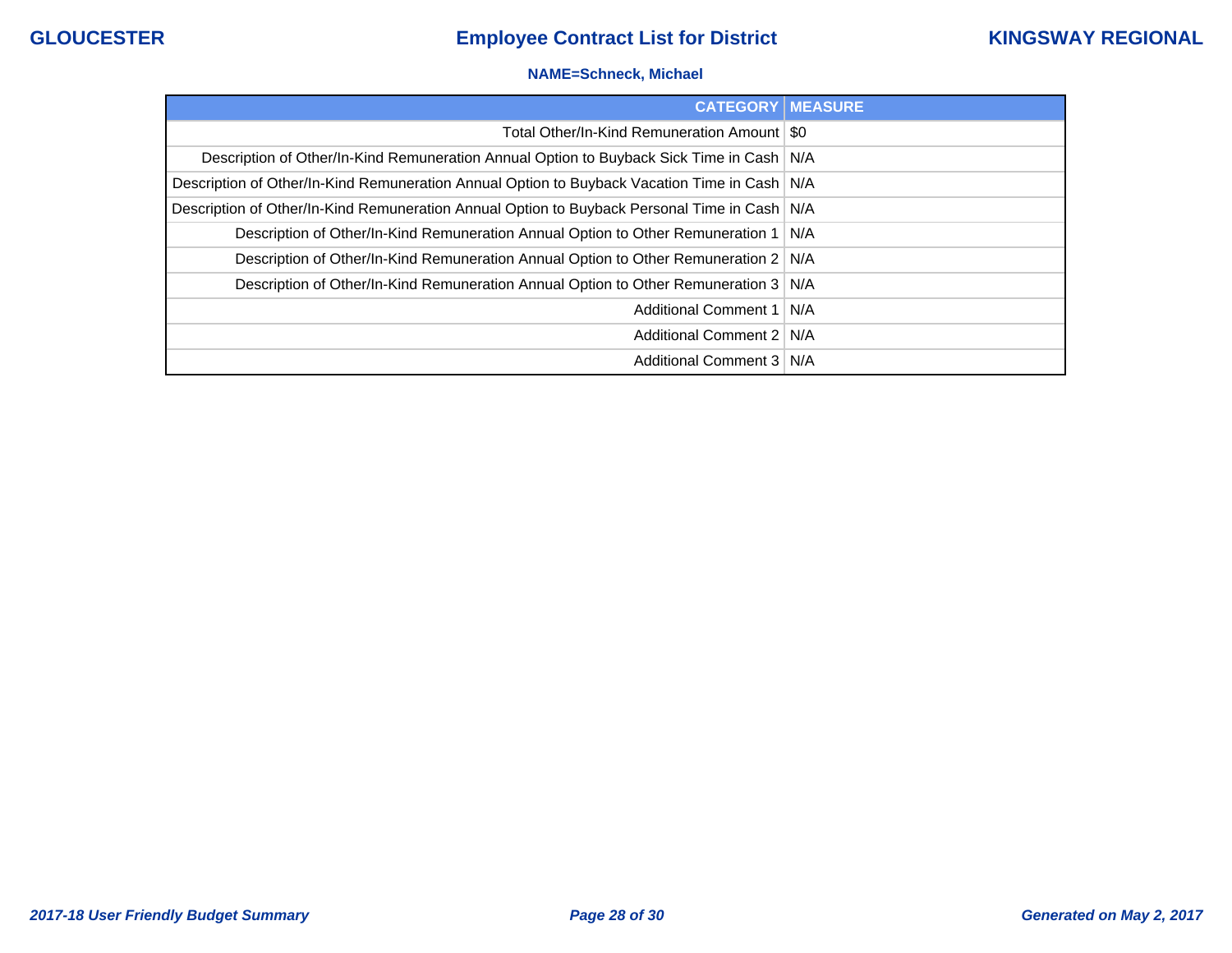### **NAME=Sturek, Jason**

| <b>CATEGORY   MEASURE</b>                                                                 |                              |
|-------------------------------------------------------------------------------------------|------------------------------|
| Job Title                                                                                 | Other                        |
| Job Title II                                                                              | Mechanic                     |
| <b>Base Annual Salary Amount</b>                                                          | \$79,428                     |
| Full-Time Equivalent (FTE)                                                                | 1.0                          |
| Shared with Another District?                                                             | Y                            |
| <b>Shared County</b>                                                                      | 15                           |
| <b>Shared District</b>                                                                    | 0870                         |
| Job Title Other District                                                                  | Mechanic                     |
| Member of Collective Bargaining Unit (CBU)?                                               | N                            |
| Beginning Date of Contract   07/01/16                                                     |                              |
| End Date of Contract                                                                      | 06/30/17                     |
| Contracted Number of Annual Work Days                                                     | 260                          |
| Contracted Number of Annual Vacation Days                                                 | 20                           |
| Contracted Number of Annual Sick Days                                                     | 12                           |
| Contracted Number of Annual Personal Days                                                 | 3                            |
| Contracted Number of Annual Consulting Days                                               | $\overline{0}$               |
| Number of Other Contracted Non-Working Days                                               | 0                            |
| Description of Other Contracted Non-Working Days                                          |                              |
| <b>Total Allowances Amount</b>                                                            | \$2,250                      |
| <b>Total Bonuses Amount</b>                                                               | \$0                          |
| Total Stipends Amount   \$0                                                               |                              |
| District Contributions Above Teacher Contract for Insurance (Health, Dental, Life, Other) | \$3,444                      |
| District Contributions Above Teacher Contract for Retirement Plans                        | \$0                          |
| Total Contractual Post-Employment Benefit Amount                                          | \$13,610                     |
| Contractual Post-Employment Benefit Description of Payout of Sick days                    | Maximum payout at retirement |
| Contractual Post-Employment Benefit Description of Payout of Vacation days                | 20 days at per diem          |
| Contractual Post-Employment Benefit Description of Payout of Personal days                | N/A                          |
| Contractual Post-Employment Benefit Description of Other Benefits 1                       |                              |
| Contractual Post-Employment Benefit Description of Other Benefits 2                       |                              |
| Contractual Post-Employment Benefit Description of Other Benefits 3                       |                              |